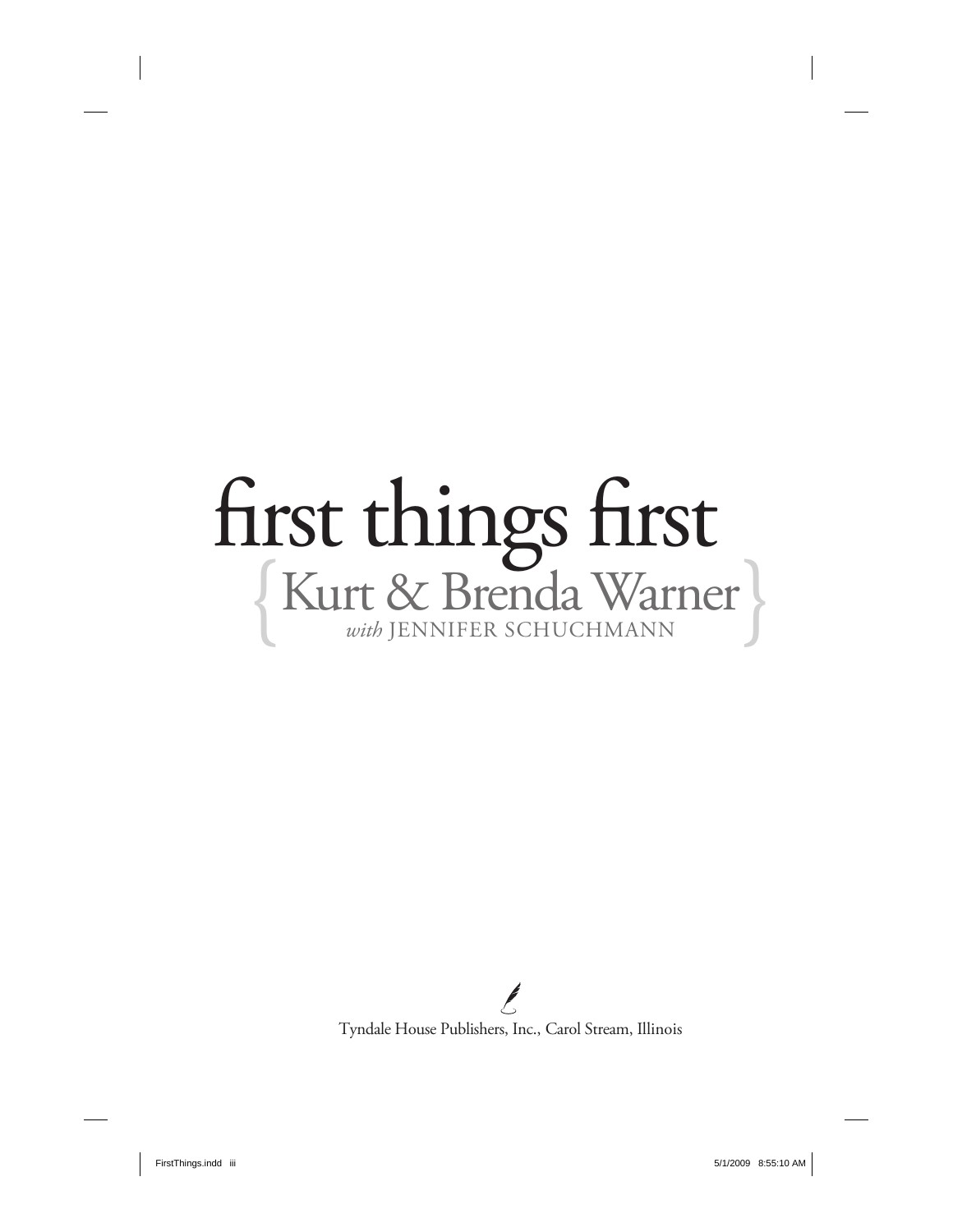

 $\epsilon_1$  the rules of being a Warner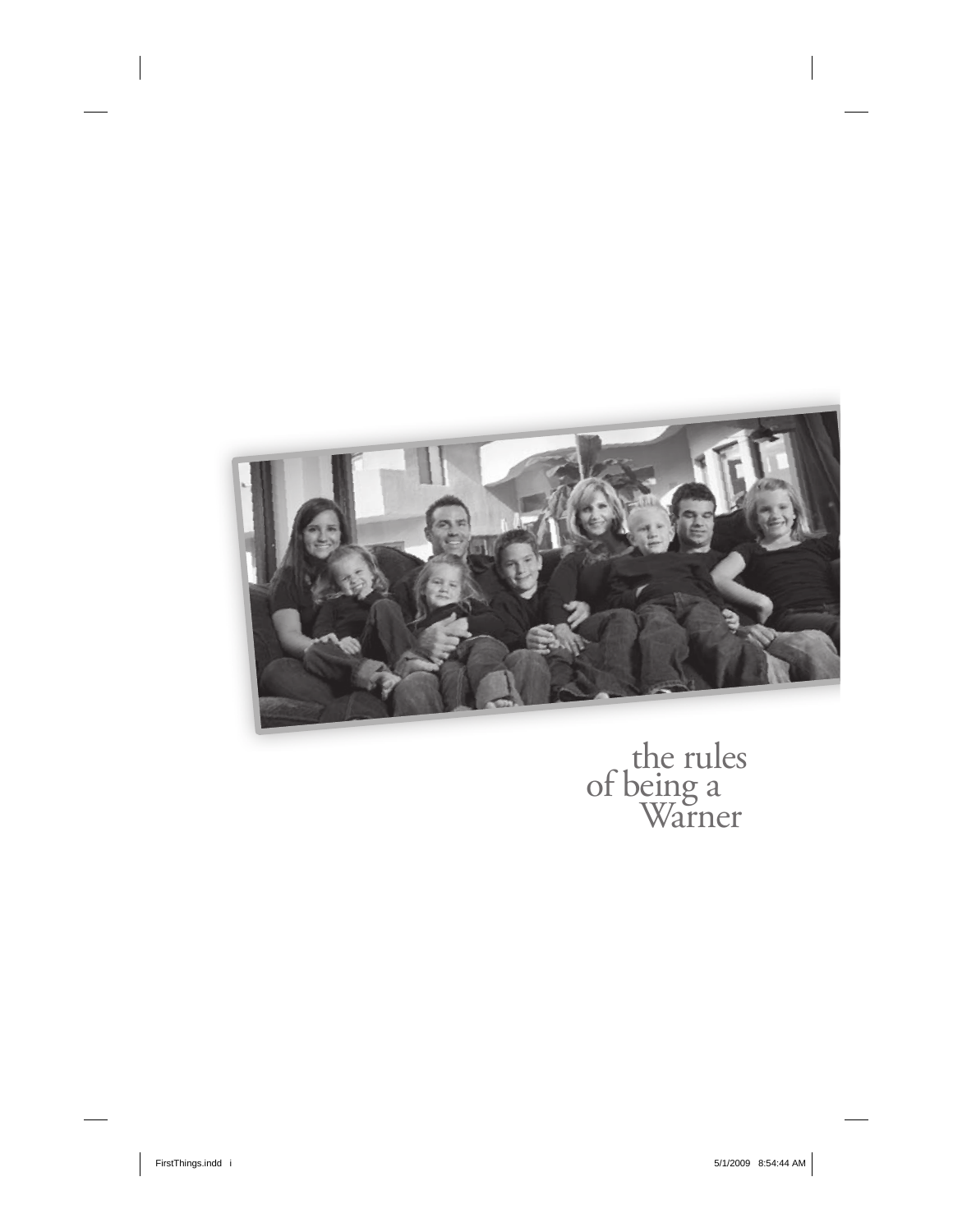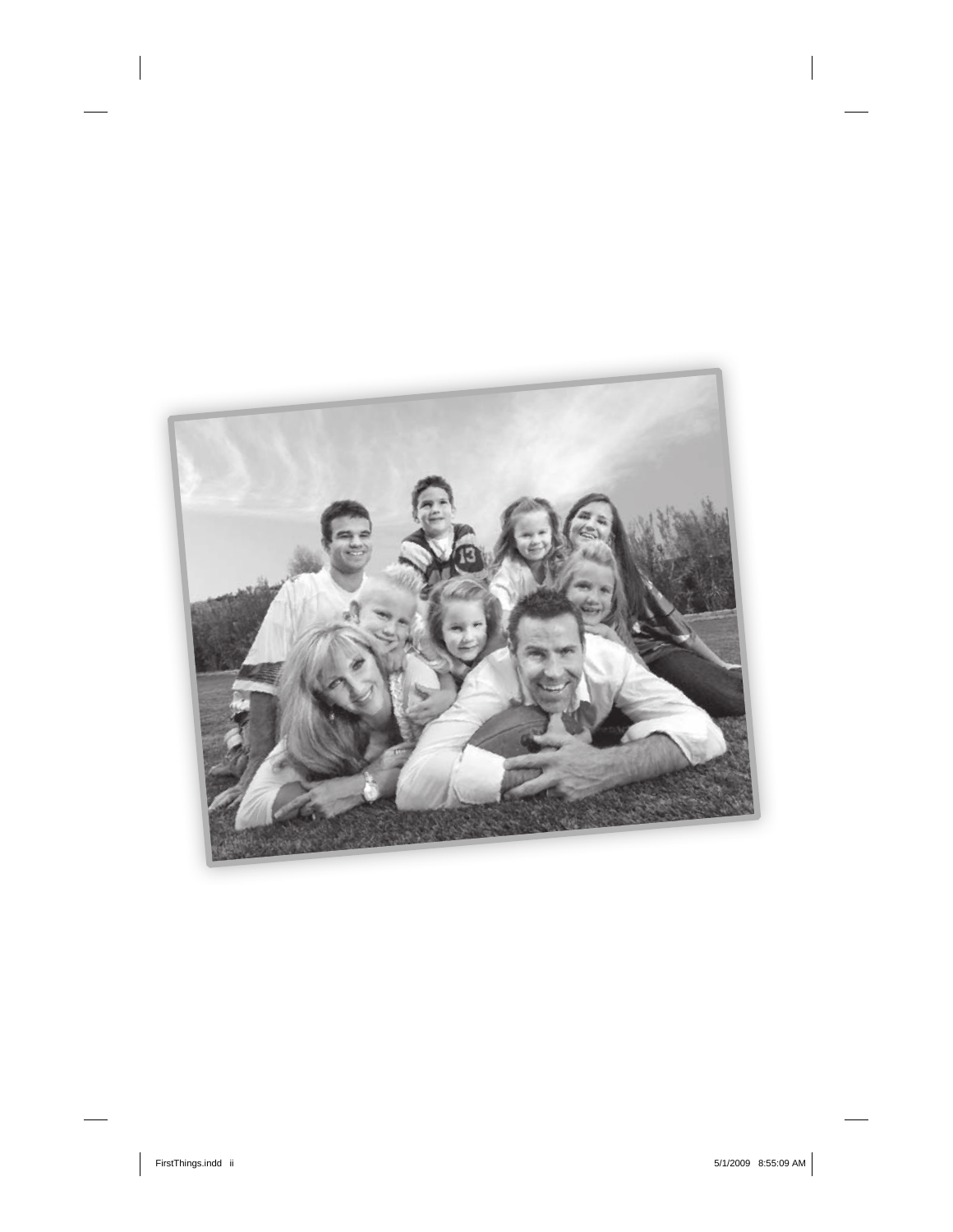Visit Tyndale's exciting Web site at www.tyndale.com

Visit the First Things First Foundation Web site at www.kurtwarner.org

*TYNDALE* and Tyndale's quill logo are registered trademarks of Tyndale House Publishers, Inc.

*First Things First: The Rules of Being a Warner*

Copyright © 2009 by Kurt and Brenda Warner. All rights reserved.

Cover photo by Stephen Vosloo copyright © 2009 by Tyndale House Publishers, Inc. All rights reserved.

Author photo of Jennifer Schuchmann copyright © 2007 by Paul Daniels. All rights reserved.

Insert photo of Sierra Rose on Kurt's back by Stephen Vosloo, copyright © by Tyndale House Publishers, Inc. All rights reserved.

Insert photo of children by the pool copyright © by AndrewGrantphoto.com. All rights reserved.

Insert photos labeled First Things First courtesy of First Things First Foundation. Reprinted with permission.

Insert photo of shoes, calendar, workout room, and family all in a circle by Stephen Vosloo, copyright © by Tyndale House Publishers, Inc. All rights reserved.

All other interior photos are from the Warner Family collection and are reprinted with permission.

Designed by Dean H. Renninger

Edited by Dave Lindstedt

Unless otherwise indicated, all Scripture quotations are taken from the *Holy Bible*, New Living Translation, copyright © 1996, 2004, 2007 by Tyndale House Foundation. Used by permission of Tyndale House Publishers, Inc., Carol Stream, Illinois 60188. All rights reserved.

Scripture quotations marked NKJV are taken from the New King James Version®. Copyright © 1982 by Thomas Nelson, Inc. Used by permission. All rights reserved. *NKJV* is a trademark of Thomas Nelson, Inc.

#### **Library of Congress Cataloging-in-Publication Data**

Warner, Kurt, date. First things first : the rules of being a Warner / Kurt and Brenda Warner, with Jennifer Schuchmann. p. cm. Includes bibliographical references. ISBN 978-1-4143-3406-6 (hc) 1. Family—Religious life. 2. Warner, Kurt, date. 3. Warner, Brenda. I. Warner, Brenda. II. Schuchmann, Jennifer, date. III. Title. BV4526.3.W37 2009 280′.4092--dc22 [B] 2009016790

Printed in the United States of America

15 14 13 12 11 10 09 7 6 5 4 3 2 1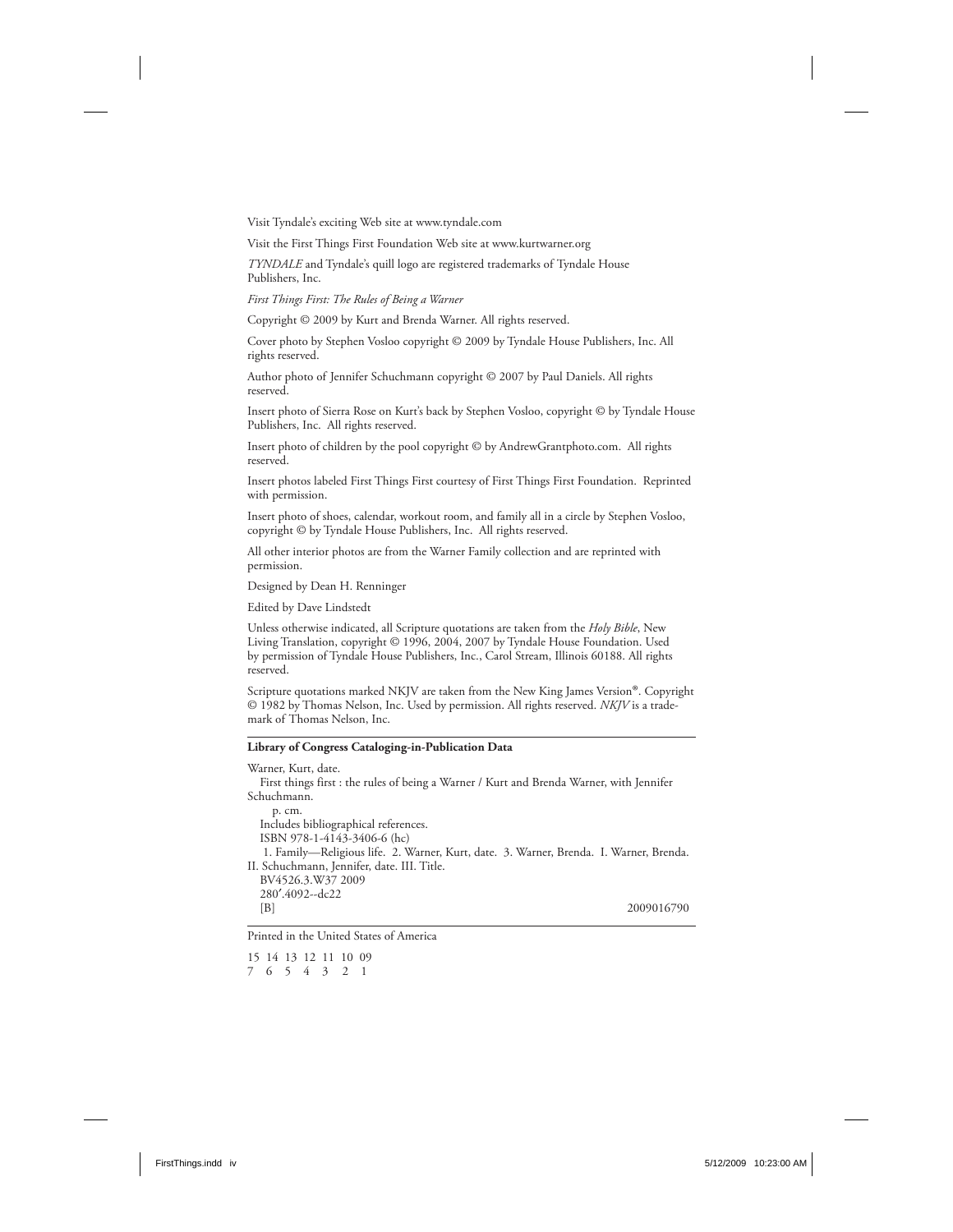*To our parents, who gave us passion, our siblings, who gave us strength, and our children, who give us purpose, we dedicate this book to you. Thank you for loving us.*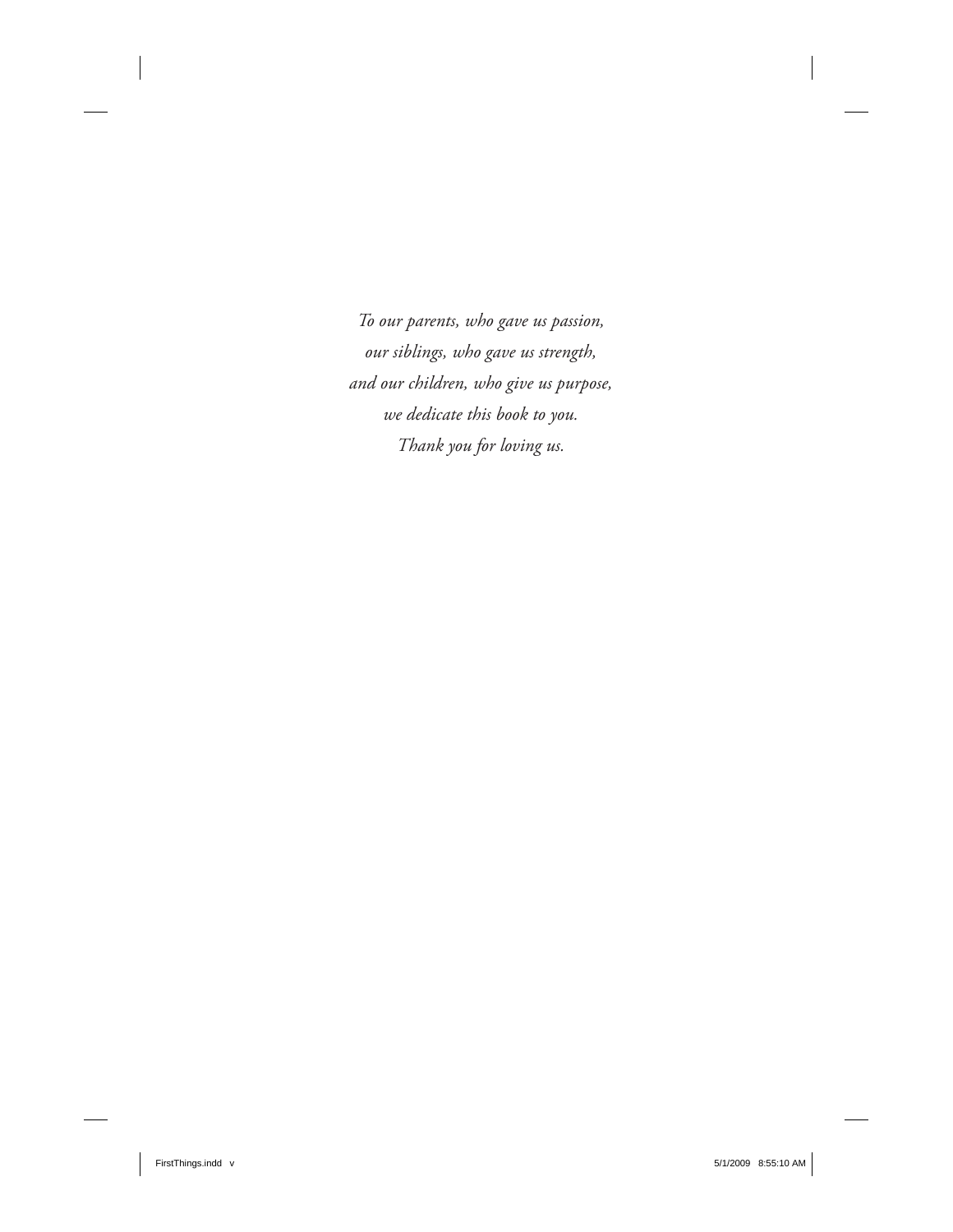# CONTENTS

```
 foreword by Jesse Warner ix
prologue xiii
```

| CHAPTER 1  | football Warner style 1                    |
|------------|--------------------------------------------|
| CHAPTER 2  | red boots and pink bathrobes II            |
| CHAPTER 3  | make out or argue about Jesus? 29          |
| CHAPTER 4  | an introduction to the Warner rules $47$   |
| CHAPTER 5  | strive to be the best you can be $65$      |
| CHAPTER 6  | parenting differences 81                   |
| CHAPTER 7  | blessings and burdens come together 99     |
| CHAPTER 8  | treat others better than yourself (even if |
|            | they play for the Steelers) 117            |
| CHAPTER 9  | share your blessings 131                   |
| CHAPTER 10 | serve others 145                           |
| CHAPTER 11 | marriage rules 159                         |
| CHAPTER 12 | One A Day plus vitamins 175                |
| CHAPTER 13 | fight fair $187$                           |
| CHAPTER 14 | nothing but the best for my wife 201       |
| CHAPTER 15 | use your words 217                         |
| CHAPTER 16 | a brief note on notes 231                  |
| CHAPTER 17 | Aerosmith family vacation 245              |
| CHAPTER 18 | your family will always be there 257       |
| CHAPTER 19 | but the greatest of these is love 269      |
|            |                                            |

 notes *279* about the authors *281* First Things First Foundation *283*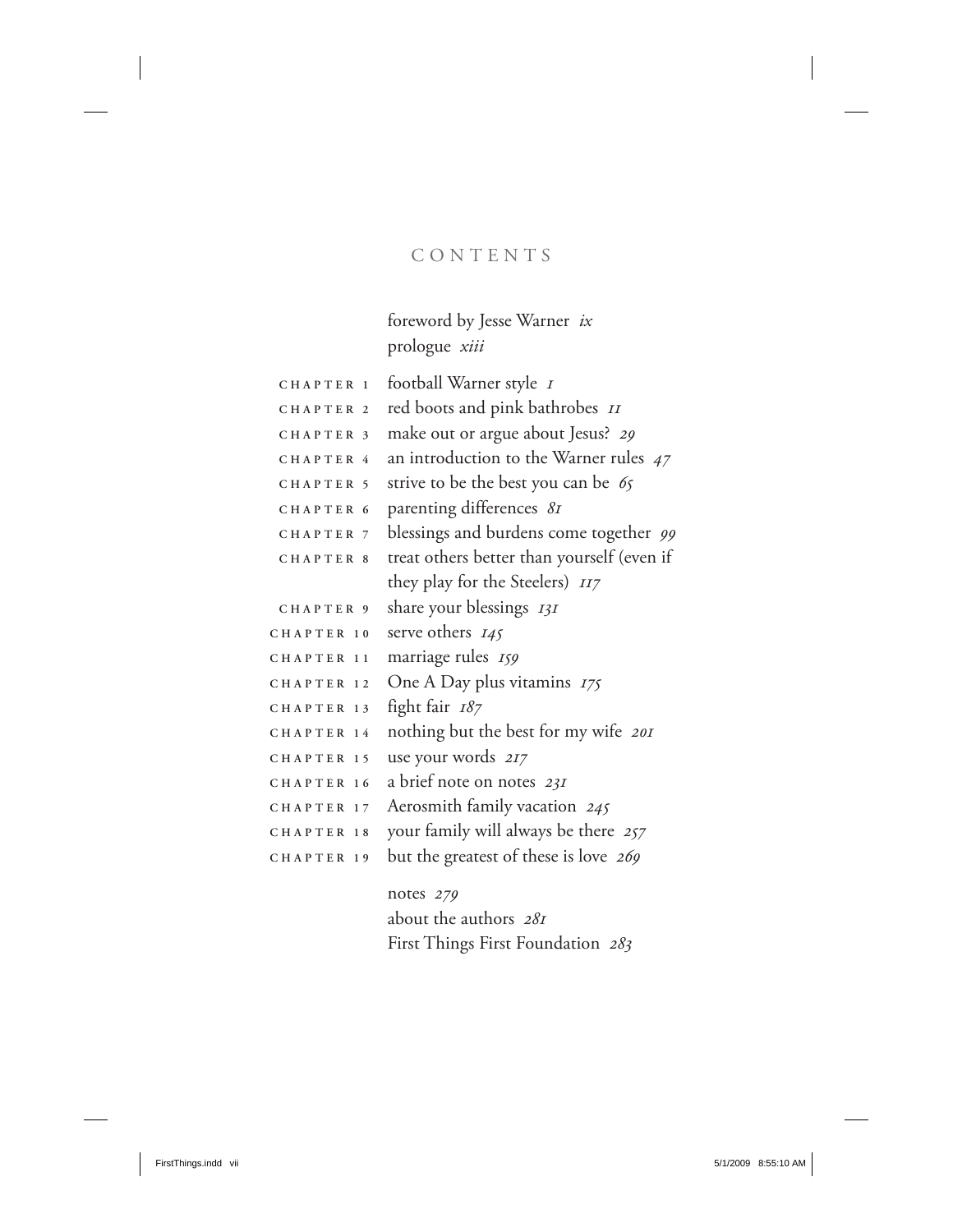#### FOREWORD

To many people, Kurt Warner is associated with his amazing quarterbacking abilities and his performances on the football field. He's known in the world of sports as an icon of excellence and talent. However, many more people, including me, know him and my mom, Brenda, in a totally different way. They are not only famous in the eyes of sports fans everywhere; they are also known for their incredible capacity to change lives. I don't know anything about football. I don't have to, though, to know that my parents are great.

This book has a lot to do with the other side of things: what goes on in their lives outside the realm of professional sports. There is a lot to be said about their charity work and their calling in life. But take it from me, their teenage daughter: There is a lot to be said about their normalcy as well. People in the spotlight often are unfairly credited with perfection when in reality, they're as normal as everyone else! Our living room is flooded with toys, and odds are, one of the twins didn't flush the toilet. I've wiped one little brother's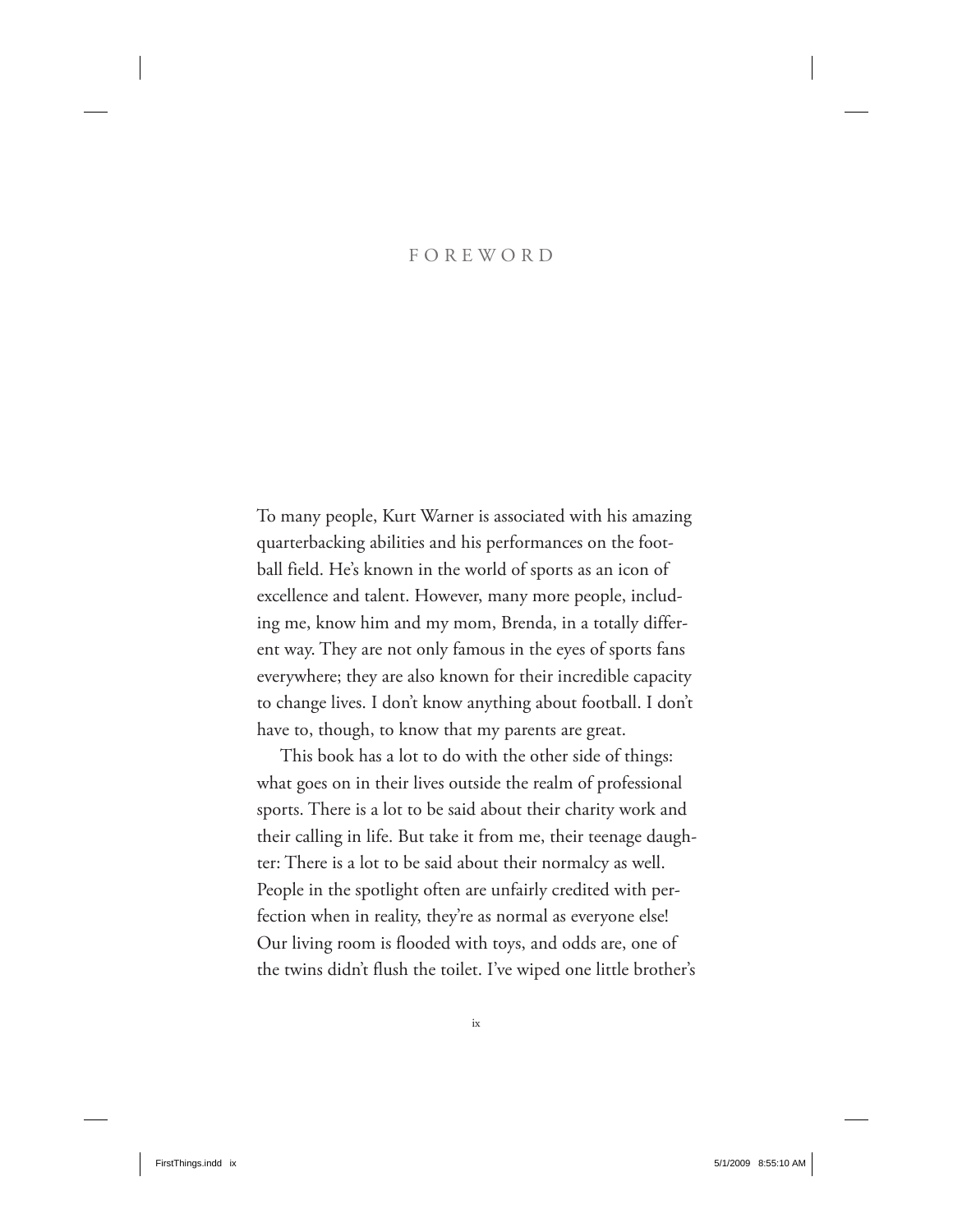vomit off another little brother; and my dad, as he will mention, is a pro at cleaning poop off any surface. We argue, we disagree, and we love each other, just like any other family. We're normal. That is something a lot of people have a hard time believing.

There are many areas in which my parents do not excel, including their rules about boyfriends and curfews, but no one asked me! They have, however, successfully ingrained in their children's hearts countless important lessons. I'm grateful to have been raised in a household where there is so much love. I don't always see eye to eye with my parents, but now that I'm getting ready to leave the nest and head to college, more is becoming clear about why they've done what they've done.

My parents have rules that were created to protect us, but they also have invested time in teaching us how to be independent, to love people actively, and to lead lives of excellence. My mom always emphasizes that we are self-sufficient, and she has, with a motherly sternness, taught us to stand on our own. I'm especially thankful for this now that I'm leaving, because I can take what she's taught me and confidently fend for myself at school in New York City. At the same time, my parents have exhibited what it means to love the people around us. We have had the amazing opportunity to spend our Christmases at orphanages and our Thanksgivings at local food shelters to serve God through serving his people. These opportunities have given us perspectives that we will carry for the rest of our lives and—I hope—elaborate on. My father has done an exceptional job of teaching his children to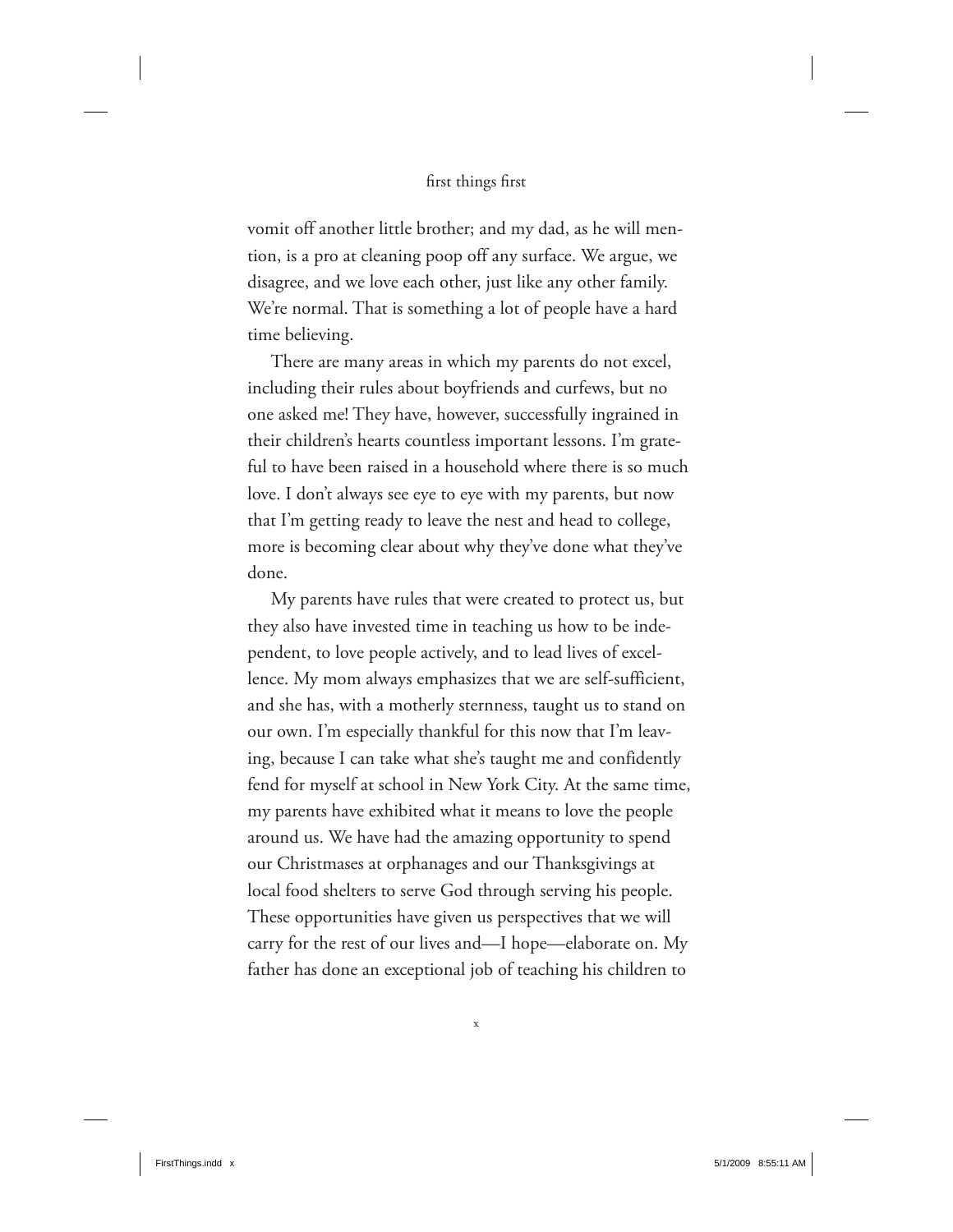#### foreword

lead lives of honor and excellence, and he has done so mostly through example. He doesn't need to tell my brothers how to treat their wives when they grow up, because they've already seen firsthand how to do it with excellence.

What I would like readers to take away from this book is not the attitude that Kurt and Brenda Warner are perfect but that they are real, normal people who have experienced a lot and have a lot to say. They love God, each other, their kids, and the people God has sent them to reach. They stand for excellence and God's love, and they have amazing stories to tell.

*—Jesse Warner*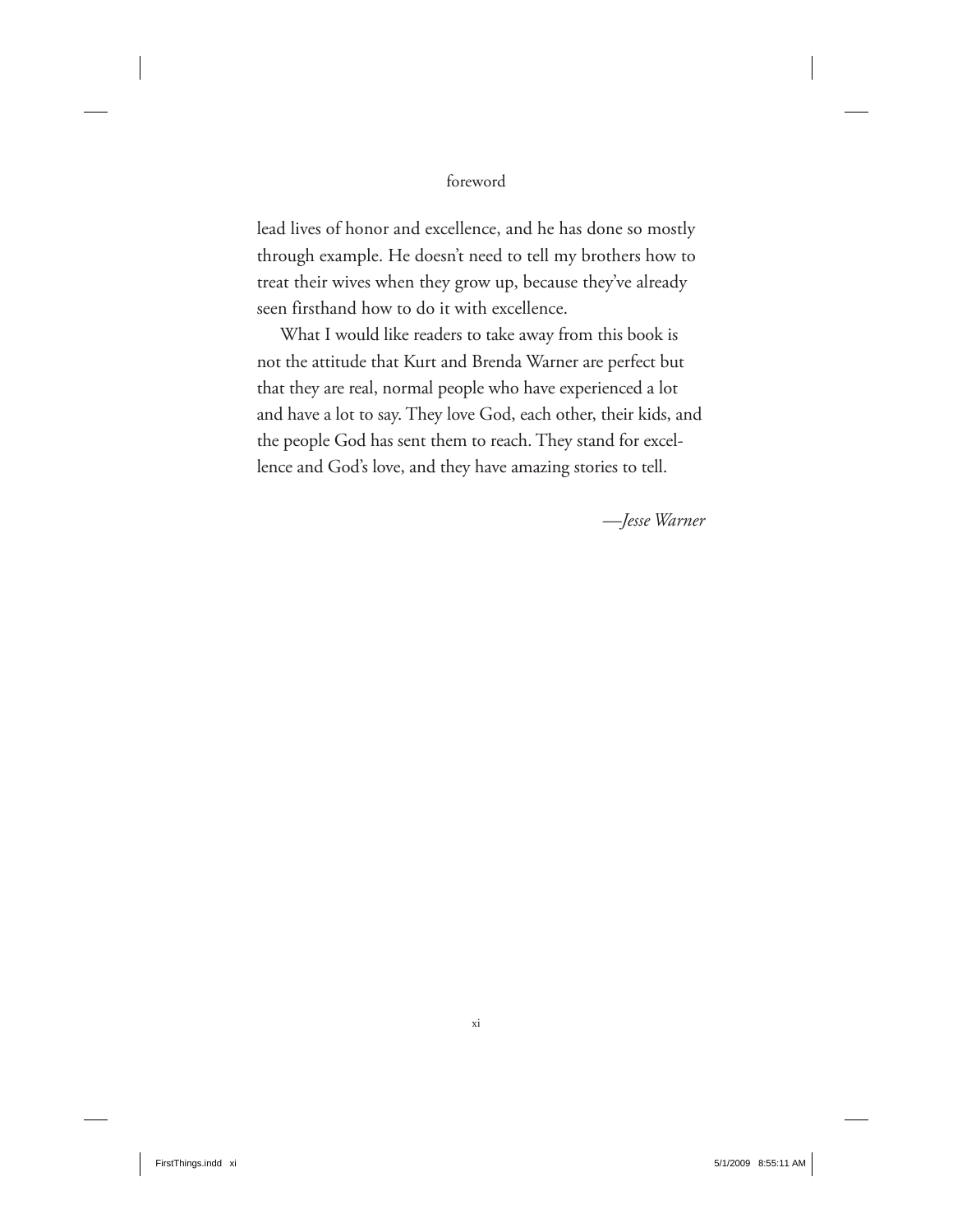# PROLOGUE

#### **{ KURT'S INTRODUCTION }**

I knew it was important to get it right the first time—there wouldn't be any second chances. I didn't have the control I would like to have had in this situation; there wasn't much time left, and I couldn't call an audible. I had to trust that those who had laid out the game plan knew what they were doing. We were all professionals, yet I was the one who had to make it happen.

It was a bright Sunday afternoon, and I stood in the middle of the green Astroturf. I hadn't properly warmed up. In fact, I hadn't expected anything to go like it had gone. I remember lots of shouting. I got the ball in my hands, but there was no chance to get rid of it. I dropped to my knees and then collapsed to the ground, vowing to hang on to the ball no matter how hard I was hit.

The biggest one got me first, his arm grinding into my back. I tried to support myself on my elbows as the bodies dove on top of me—a second, a third. My shoulders burned from the pain, and the blood rushed to my head.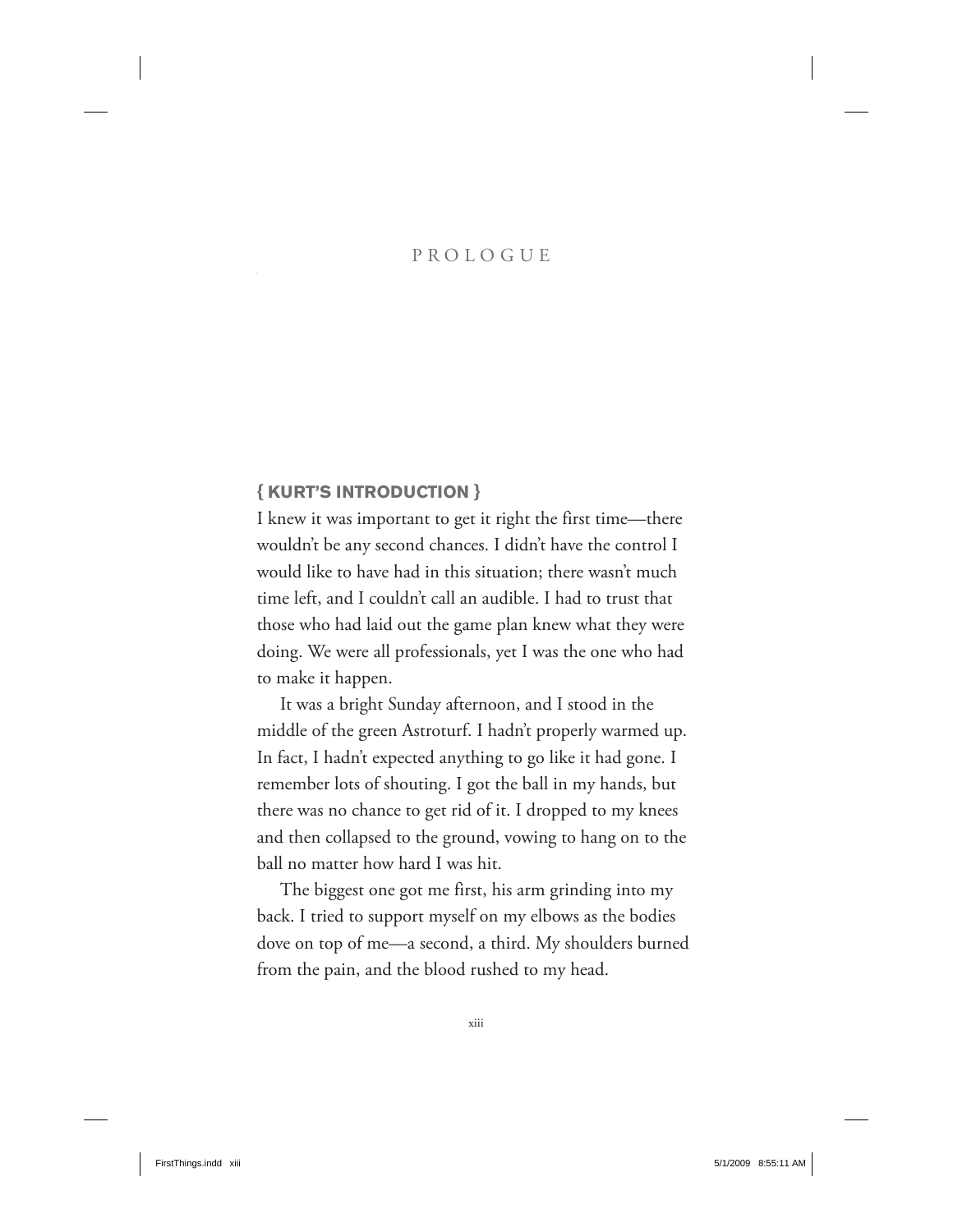People yelled from every direction. There was confusion and chaos. As I lifted my head, more bodies—a fourth, and then a fifth—piled on. Someone stepped on my calf. I wanted to scream, but I knew a camera was aimed at me, and I didn't want anyone to see my pain. I didn't say a word. My training had conditioned me to absorb the worst pain imaginable and never give my opponent the satisfaction of seeing me react.

From the corner of my eye, I saw two different-colored jerseys pile on. My shoulders gave a little from the weight. By my count, I now had seven bodies smothering my back.

*Stay focused, stay focused. This must be what it feels like to be buried alive.*

I struggled to keep the ball from squirting out from the pile. Someone's chin pounded my head, and I prayed that it would be over soon. I wasn't sure how much longer I could take it. I held my breath.

"Hold it . . . hold it . . . don't move!" the photographer shouted above the noise of the kids. "I got it! We're good to go."

As the kids climbed off me and the photographer concluded the photo session for the cover of this book, I thought about how badly I want you to know the *real* Kurt and Brenda Warner. I want you to see the off-the-wall things we say to each other and the way we parent our kids. Despite the craziness that goes on around us sometimes—like a photo shoot in our backyard—we're just real people.

The things we say often surprise people. For instance, we talk about sex. When I'm traveling, I'll say, "I can't wait to get home to be with my wife. It's been too long!" When people who know about my Christian faith hear me say things like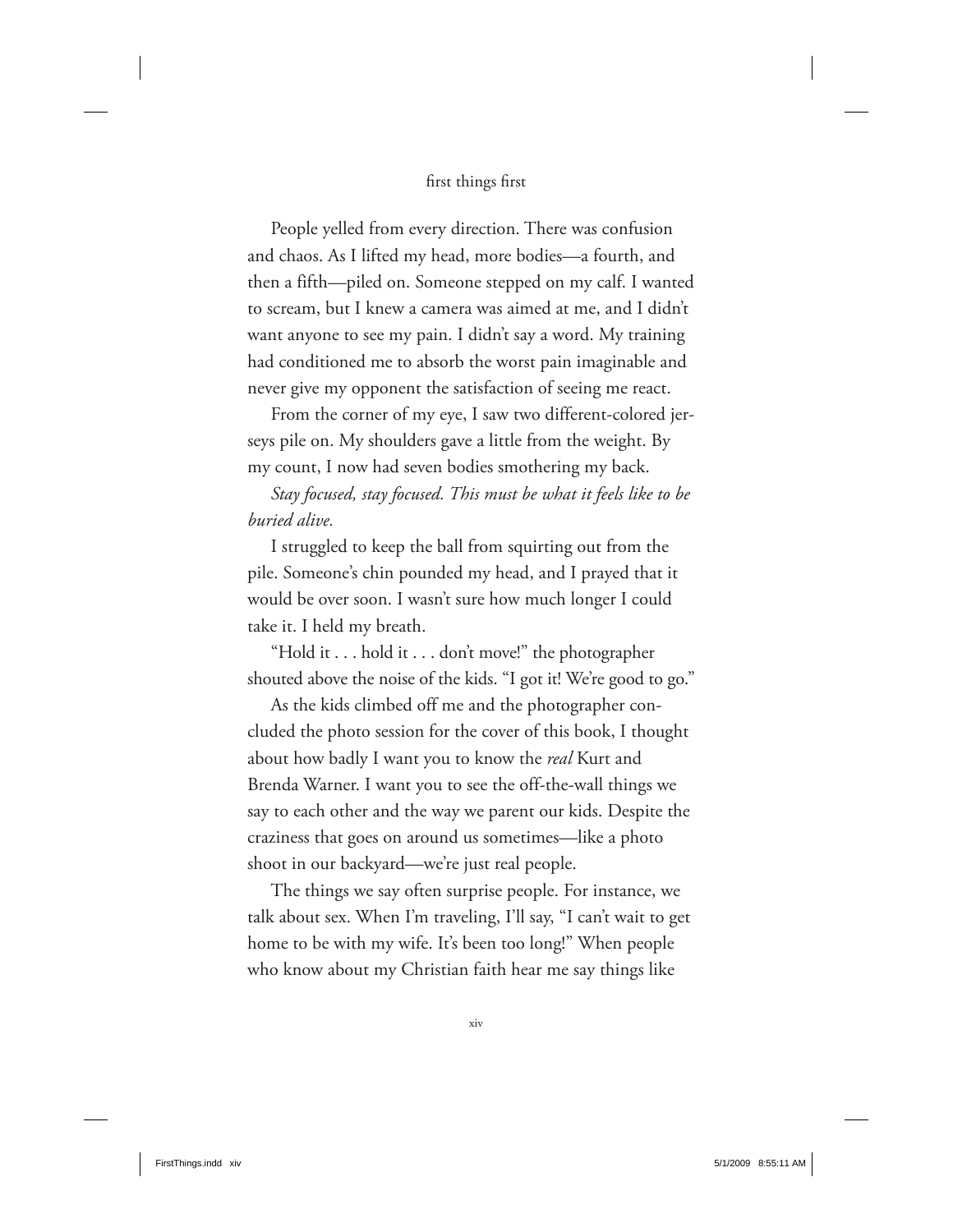#### prologue

that, it can shock them. "You can't talk about sex," they say. Or, even better, "You enjoy sex?" Sure I can, and yes, I do. I'm a married man who loves his wife, and sex is a very important part of our marriage.

But other things are important too. Like who gets up with the kids when we both want to sleep in, who pays the bills, and who cleans up when company comes over. We've created some rules in our family that we all try to live by, and so many people have asked about them that we thought a book would be the best way to share them.

I've asked Brenda to join me in writing this book. She has an amazing story of her own, and someday I hope she'll tell more of it than this book allows. But you need to know the basics of her story, because it's an important part of our story. I also want you to hear directly from her how we run our house, parent our kids, and love each other.

What you'll see is that we don't always agree—even on the rules we set for ourselves—but one thing we can agree on is that we love each other, we love our kids, and we love Jesus.

# **{ BRENDA'S INTRODUCTION }**

I'm a storyteller. And as the wife of an NFL player and the mother of seven kids, I have lots of stories to tell. One day, I hope to tell them in my own book. But after the *New York Times* printed an article about the rules we use to train our kids, we had so many inquiries that we felt it was the right time to write a book that explained more about our marriage and our parenting philosophy—not because we have all the answers, but because so many people have been interested.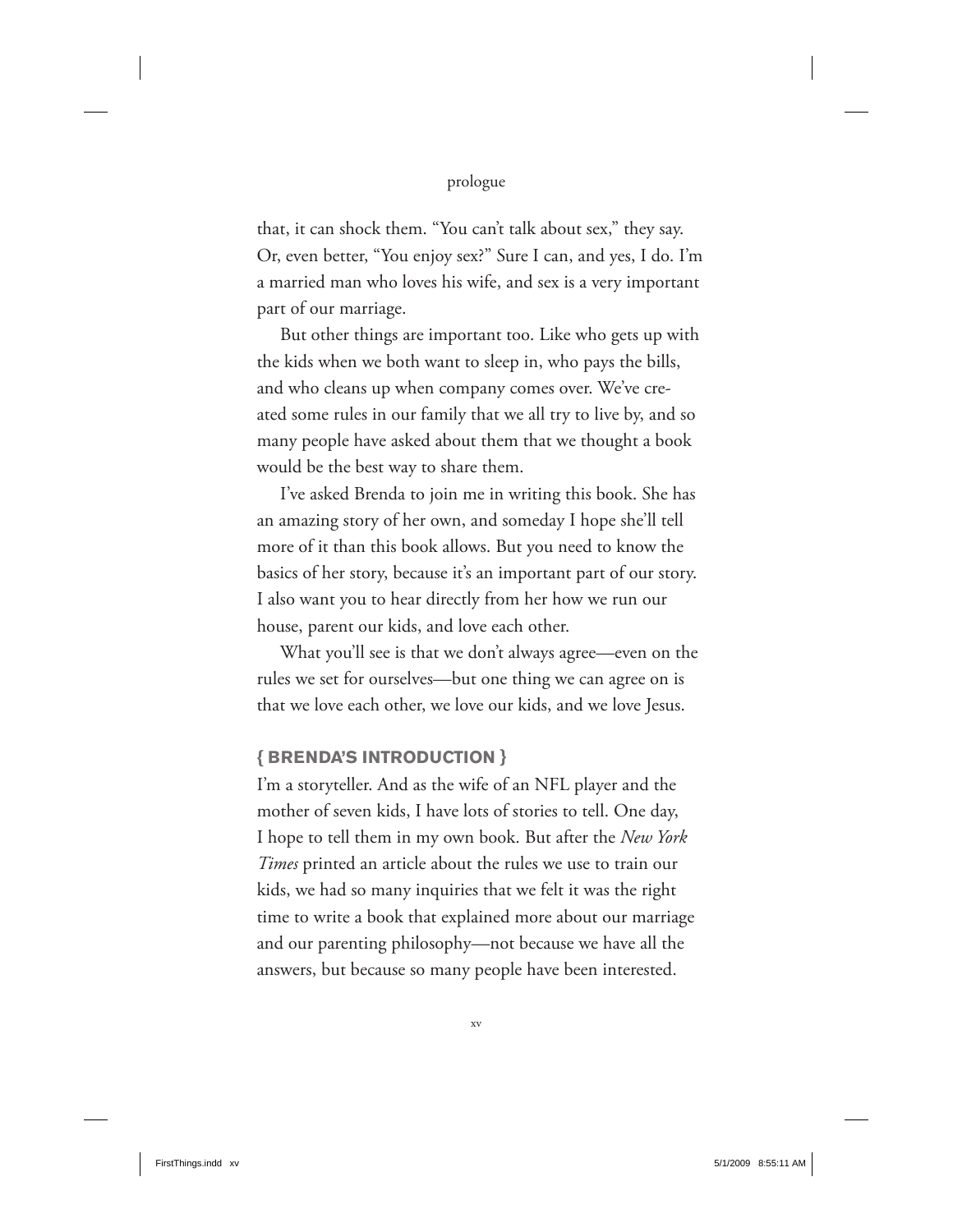Like everybody else, we're just trying to figure it out as we go along, but some of what we said made people want to know more. So that's how this book started, as a way for us to share a few stories about what's worked for us.

For example, here's a story that illustrates how the football side of our lives and the day-to-day part come together. It was right after Kurt won his first Super Bowl, so it must have been sometime in 2000. He received an award for being "Man of the Year." All week long I asked him, "What have you done to be Man of the Year?" That was before we started our foundation or were active in the community, so I was like, "Seriously, Man of the Year? What makes *you* Man of the Year?"

"I won a Super Bowl?"

Kurt will tell you that even *he* couldn't come up with a good argument. But he wasn't going to turn it down. It became a joke for us.

So, we're getting ready to go to the event. Kurt threw on his tux, because that's all he had to do. I mean, he wakes up in the morning looking stunning. I was standing in the bathroom, trying to keep my belly roll inside my Spanx while putting on makeup, when I heard Kurt from down the hall.

"I smell poop."

Our son Kade was just a toddler at the time, and we both knew what had happened—he'd taken off his diaper.

I heard Kurt looking for him. "Kade. Kade! Where are you?" Then I heard, "Oh, no! You won't believe what Kade's done."

"What?" I yelled as I squeezed into my evening gown.

"He's finger painted all over the glass door. With poop."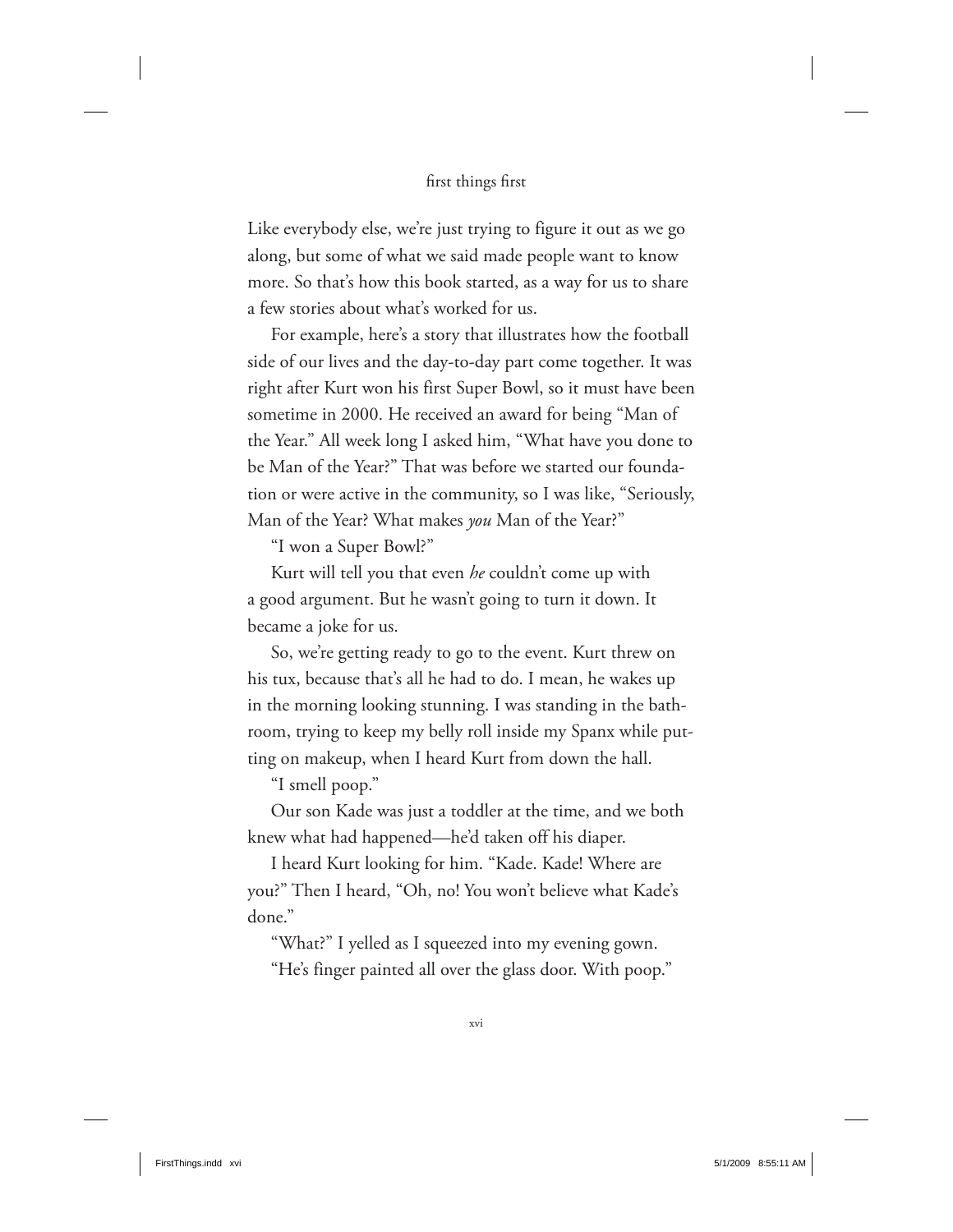#### prologue

So I yelled back, "What makes you Man of the Year?" And he said, "I'll get it."

That's the kind of stuff that goes on all the time in our house. We know we're at home cleaning poop off the glass, but all the public sees is "Man of the Year."

We have a great marriage, but it's not perfect. We still argue. Last week we had a huge blowup over jealousy. We're eleven years into our marriage, and sixteen years together, and these things still happen. But we're still together.

There have been ups and downs—good times and bad times in the Warner house over the past few years—and we think we've learned a few things through that process. That's what this book is about. We don't have ten steps to a perfect marriage or six easy ways to parent a teen, but we do have a few rules in our relationship that have worked for our family. Maybe a version of the rules can work for yours.

We don't want to come across like we have it all together, because we're still learning. We have our shortcomings and make mistakes just like everyone else. But we have so much fun. We find a lot of humor in each other and in our kids. There are belly laughs in our house every day. And most of all, we really appreciate what we have and what we've been given.

That's because we didn't always have it.

As you read this book, you'll see that Kurt starts each chapter from his perspective, and then I give mine. This is intentional. In our marriage, even though Kurt is more famous and makes more money, or whatever, we have equal voices, and we both shape our relationship and our parenting.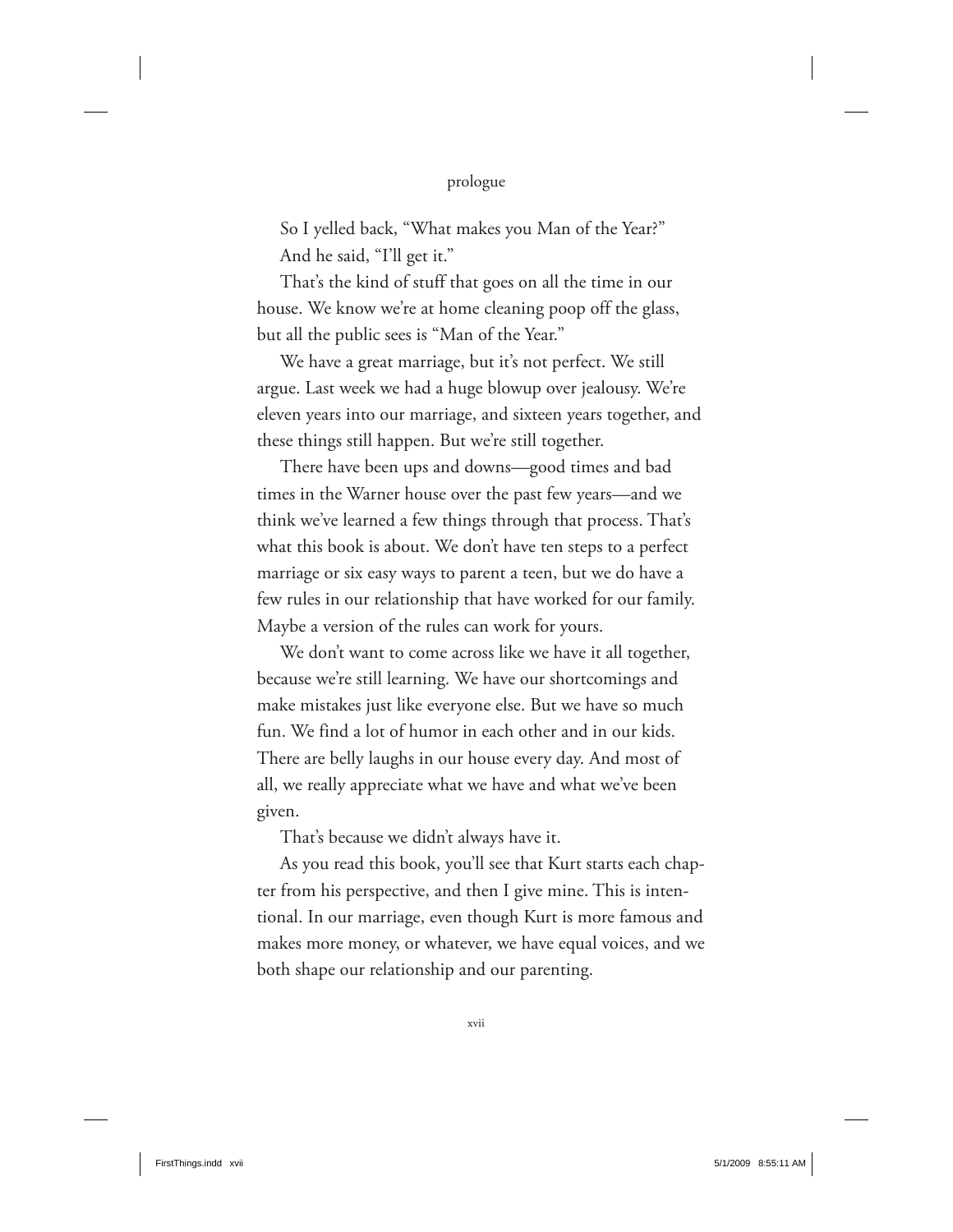The first part of the book summarizes our story. Our past holds an important influence over who we are and how we parent. A lot's been said about our lives, and a lot of it has been wrong. We don't intend for this to be an autobiography; Kurt has already written his, and like I said, I'd still like to write mine someday. But we know that some people haven't heard our story and that there is a lot of misinformation out there, so in the first part of the book we just want to set the record straight.

Starting in chapter 4, we'll share the rules we've come up with to hold everything together. You'll join us for a day in the life of the Warners. With seven kids, our house is never boring. And when you take kids on the road, well, crazy things can happen—like the time Zack told Fergie of the Black Eyed Peas, "You stink. You stink." We'll also talk about our marriage and our relationship—the good, the bad, the belly rolls, and the belly laughs. We hope you'll find a few rules that will work for your own family and marriage.

In the last chapter, we summarize with some parting thoughts on what the rules really mean to us. We don't have all the answers, but we've found some things that work. We hope you will too.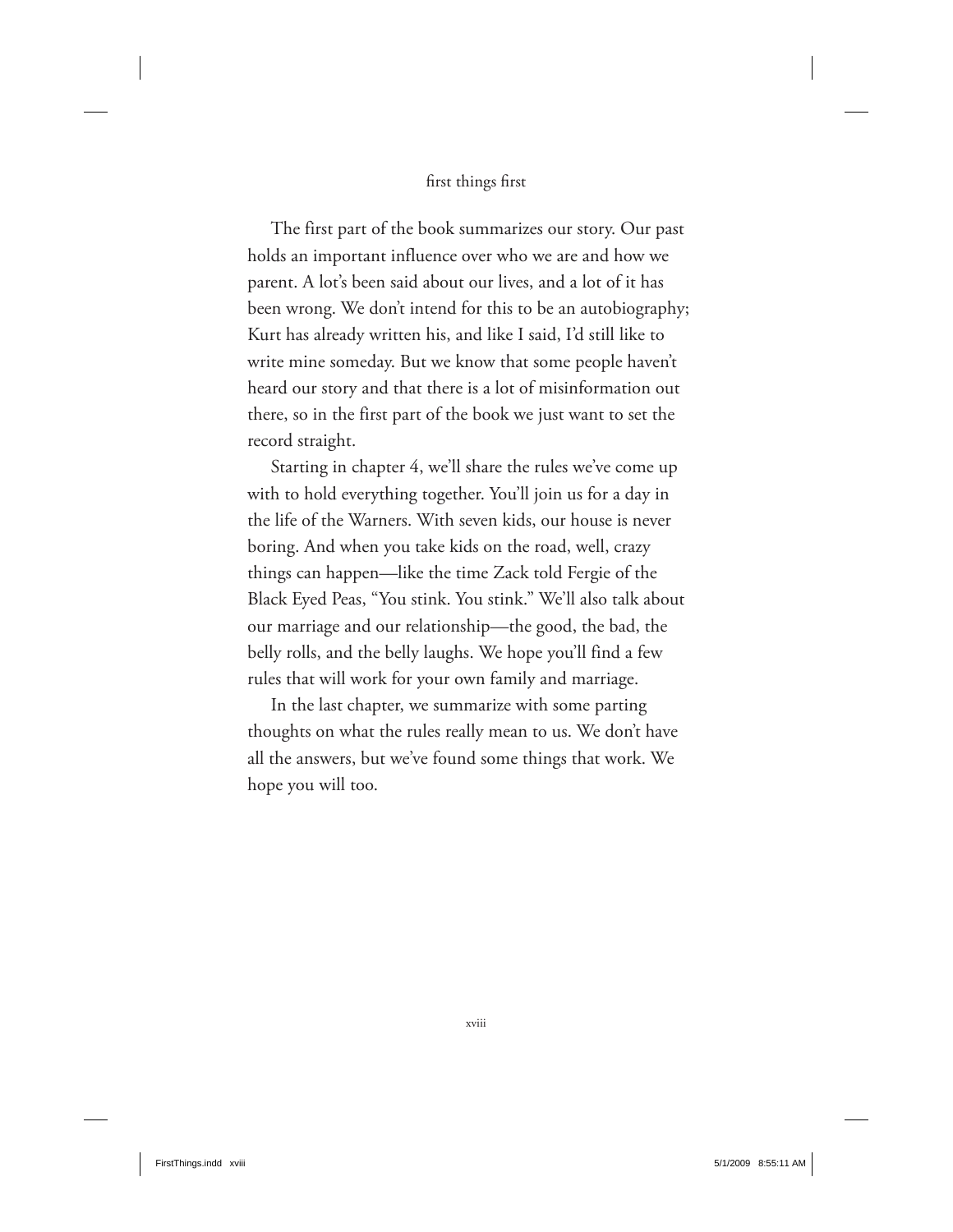#### **CHAPTER 1**

# football Warner style

#### **{ KURT }**

*Stupid! You're so stupid! You just lost your team the Super Bowl!*

With less than eighteen seconds remaining in the second quarter, I'd just thrown the pass that I thought would give us the lead in Super Bowl XLIII. But as soon as the ball left my hand, my stomach hit the ground. Defensive Player of the Year James Harrison emerged from behind the helmets. I watched in horror as the ball hit him right between the numbers.

Screened by a blitzing player and my offensive linemen, I hadn't seen Harrison in the passing lane. What I thought would be a Cardinals touchdown turned into a mad scramble to stop Harrison from scoring at the other end of the field. I did my best to slow him down enough for one of my teammates to tackle him, but as I lay on the turf watching him weave down the field, all I could think of was how stupid I was. Harrison scored the touchdown that gave the Steelers a ten-point halftime lead.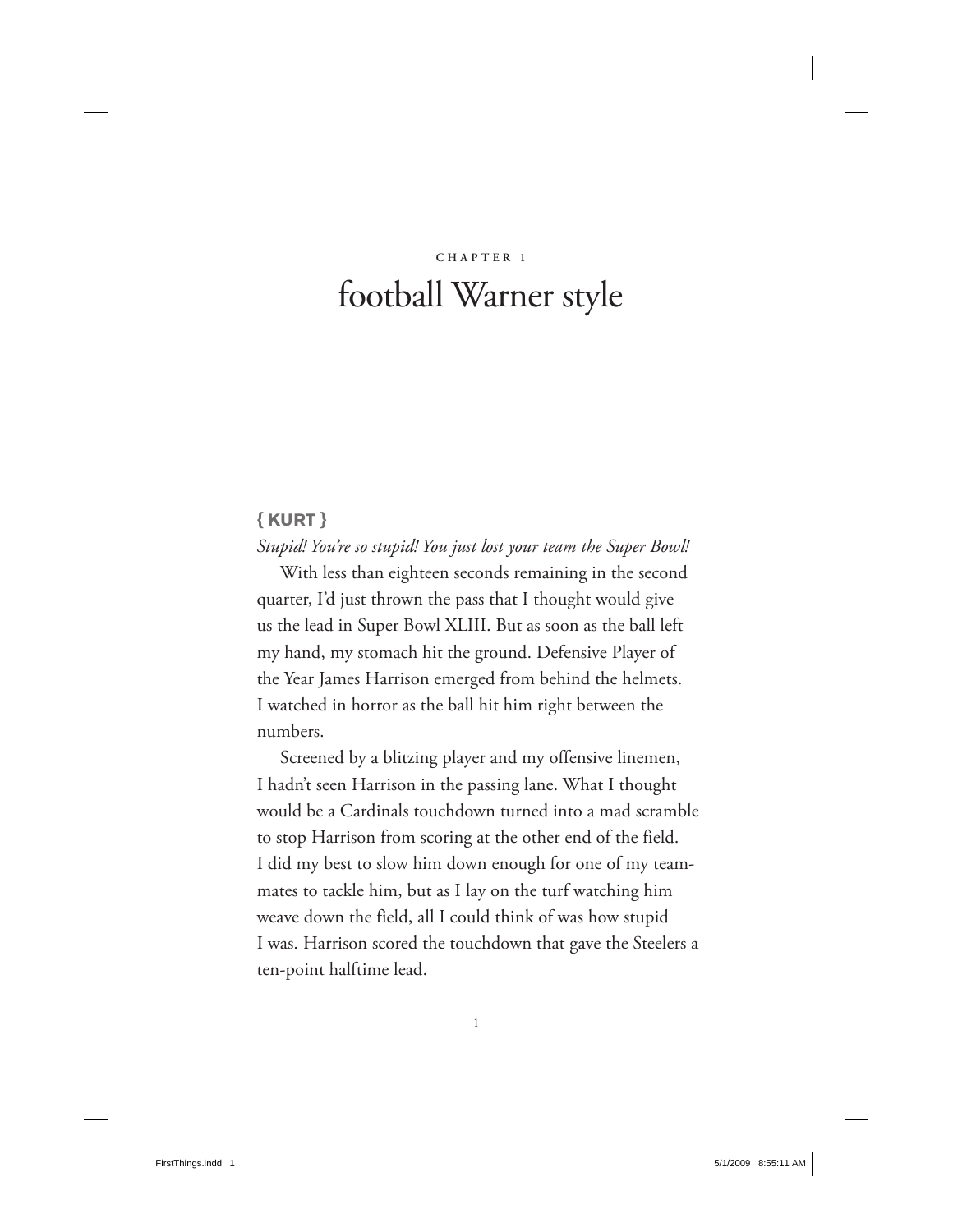Even at moments like that, I love my job. When I'm on the field, my mind is totally focused there. I don't scan the stands looking for celebrities in attendance. I don't notice the jeers being hurled at me from opposing fans. I don't smile at my kids or wave to my wife during the game. When I'm on the field, I'm locked in. Even after a play like the interception by James Harrison, I was laser focused on finding an opportunity to make up for my mistake.

In the fourth quarter, I got that opportunity. Down 20–7, we knew if we wanted to make a comeback, we would have to open up our offense and throw the ball. For as long as I can remember, those are the times when I've been the most comfortable on the football field—with the ball in my hands, taking charge and dictating the tempo of the game.

Our offense had started clicking in the second half. We had scored once and had gotten a safety, forcing the Steelers up against the ropes. With three minutes remaining in the game, we were down by just four points. We had the ball and the momentum. Now was our chance.

We stayed in the spread offense. My plan was to get the ball to Larry Fitzgerald or Anquan Boldin, placing our fate in the hands of two of our best players and allowing them to make plays. The Steelers knew they were having trouble stopping us and had chosen to play a two-man coverage. So, against the league's best defense and one of the most difficult coverages to throw against, I called my favorite play to attack them.

As I took the snap and scanned the field, I knew the odds were good that Larry or Anquan would be open. My first read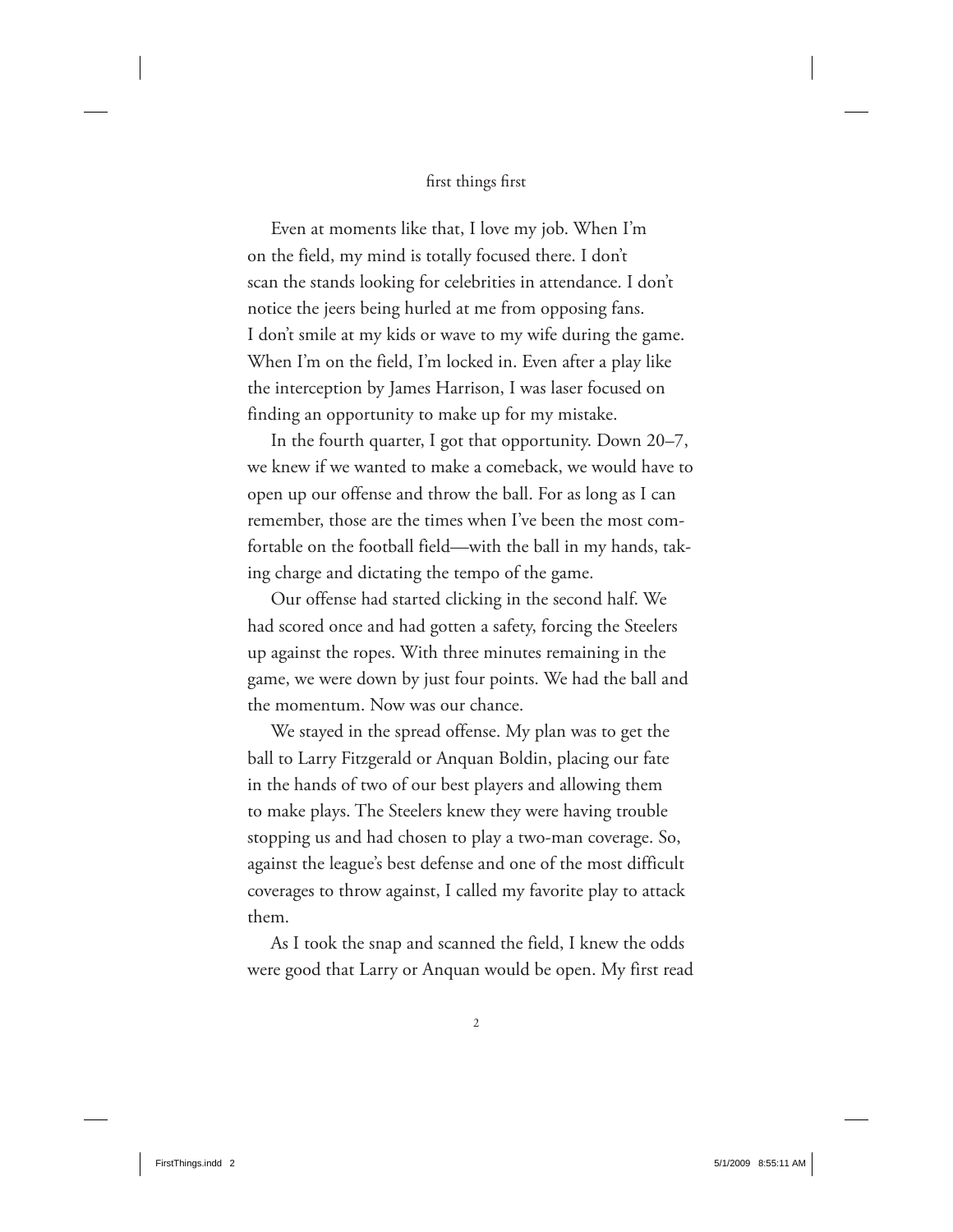on the play was to Larry, and I saw that he had gotten a great jump at the snap and had separated from his defender. He caught the ball in the open field and ran sixty-four yards into the end zone.

With 2:37 left to go in the Super Bowl, we had just taken the lead. It was the first time I allowed myself to think, *We just might be the World Champions!*

Of course, we all know what happened. The Steelers came back with less than a minute on the clock, preventing us from achieving the first Cardinals championship in franchise history.

After eleven years in the NFL, I think I finally have the proper perspective on winning and losing. Losing still stinks. But what happens on the field—whether it's the highest of highs or the lowest of lows—doesn't define me as a person.

Most people think that the stories I'll tell after a Super Bowl will be like the one above—a game-changing moment of threading a great pass through a field of defensive players to the waiting hands of my receiver. Others have seen enough media coverage about me to assume I'll tell stories about how I prayed to Jesus for our team to win. Nothing could be further from the truth. The stories I tell the most are not necessarily exciting to reporters, but I think they're more important.

After my Super Bowl win with the Rams in 1999, my favorite story to tell was one about my kids. I had three kids at the time, and none of them came to the big game. They thought football was "boring."

When the game was over, I couldn't wait to call them.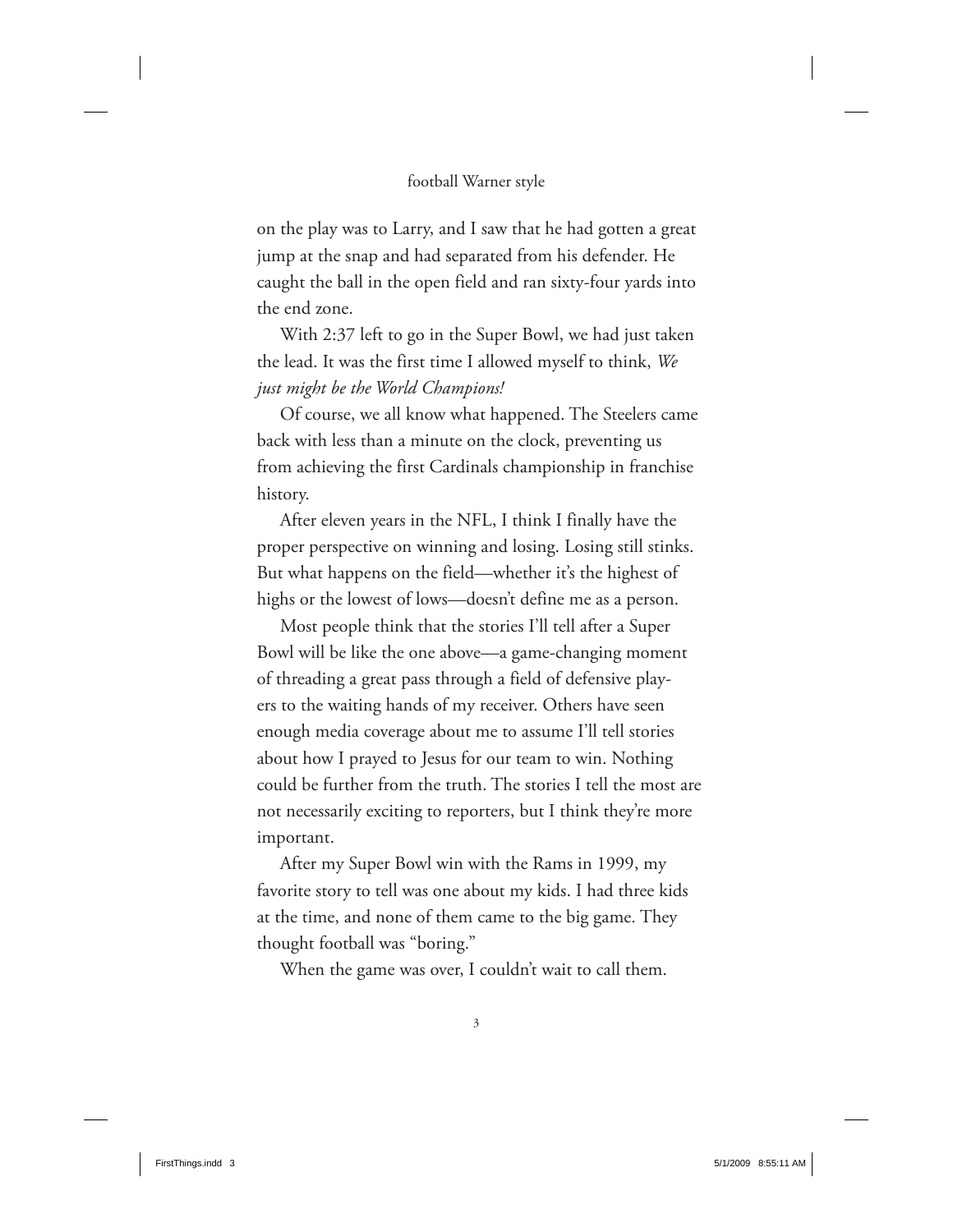I was in the locker room with my agent, Rob Lefko, who wanted to prep me for a press conference the next day. I had been named Most Valuable Player, and there would be a lot of media attention. I asked him to wait a minute while I called home to talk to my kids.

The phone rang a couple of times before Zack, my oldest, who was nine at the time, answered the phone. Here's what the conversation sounded like from Rob's perspective:

"Hey, buddy! Daddy just won the Super Bowl. . . . Uh huh . . . Did you watch any of the game? . . . Uh huh . . . Okay . . ." And then before I could say, "I love you . . . ," he was gone.

I turned to Rob and said, "Zack wasn't interested. He was watching Veggie Tales."

The point of the story isn't that my kids do funny stuff; it's that my children remind me that football isn't the most important thing in our world. And I love that! I love that my kids aren't preoccupied with my football career. Ten years later, three kids has turned into seven, but not much has changed about their attitude toward football.

Zack's now nineteen. He is in his fifth year of high school, and he is learning how to live independently. He's legally blind, but after watching him get around, you would never know it. Brenda will tell you more about Zack when she tells you her story.

Jesse is seventeen. I met her when she was nine months old, and we didn't exactly hit it off. But now she's heading off to college and I can't imagine life without her.

Kade is ten. He's our big boy. He plays Pop Warner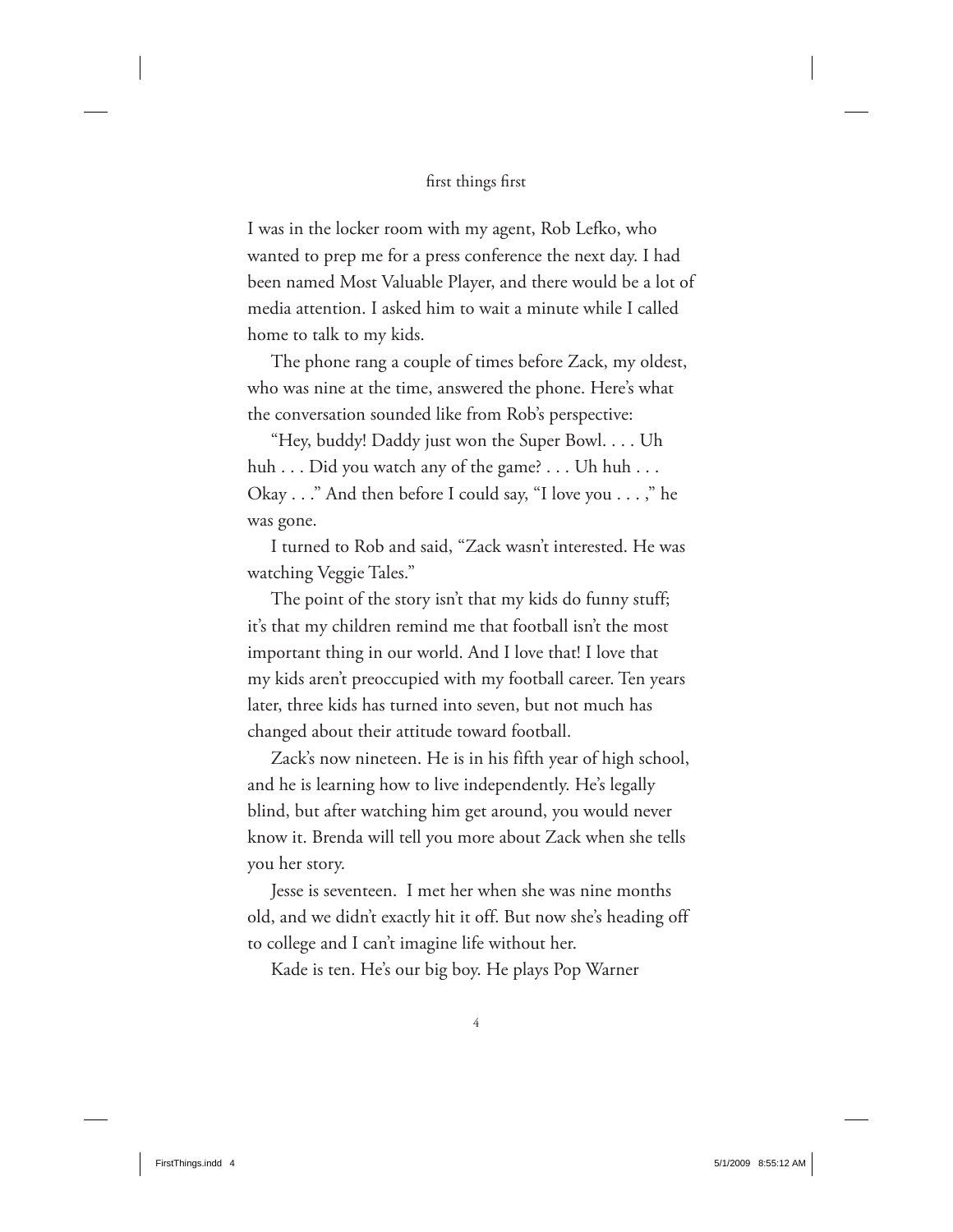football, but he doesn't like it much. Brenda once caught me in the backyard trying to pay him a quarter for each pass he caught, but she put a stop to that.

Jada just turned eight. She's our little fashionista, and she's a vegetarian. I'm not sure if she's a vegetarian because she cares so much about animals or because she doesn't like her mother's cooking.

Elijah is five. He's the only one who really cares about football. And he always knows the scores. When I come in after a game, he's always quick to remind me, "Dad, you lost!" Nice, huh?

Sienna and Sierra are our three-year-old twins, affectionately called "Babygirls." Sienna is bigger than Sierra and can often be found hiding out in the snack pantry. Sierra is smaller but spunky like her mother. We often describe their personalities as sweet and spicy.

This year, the oldest five kids got to choose whether or not they wanted to attend the Super Bowl. We didn't give the Babygirls a choice. Zack chose not to come; his hearing has developed to compensate for his blindness, so he finds the fireworks at football games uncomfortably loud. Jesse wanted to come. Brenda wonders if the only reason was because she wanted to be on TV. I'd like to think it was to support her dad, but either way, I was fine with it. Kade, like I said, is playing Pop Warner football, so he's just starting to get into it a bit. He decided he wanted to come. Elijah does whatever Kade does, so of course he was in. That left Jada. At first she wanted to come because everyone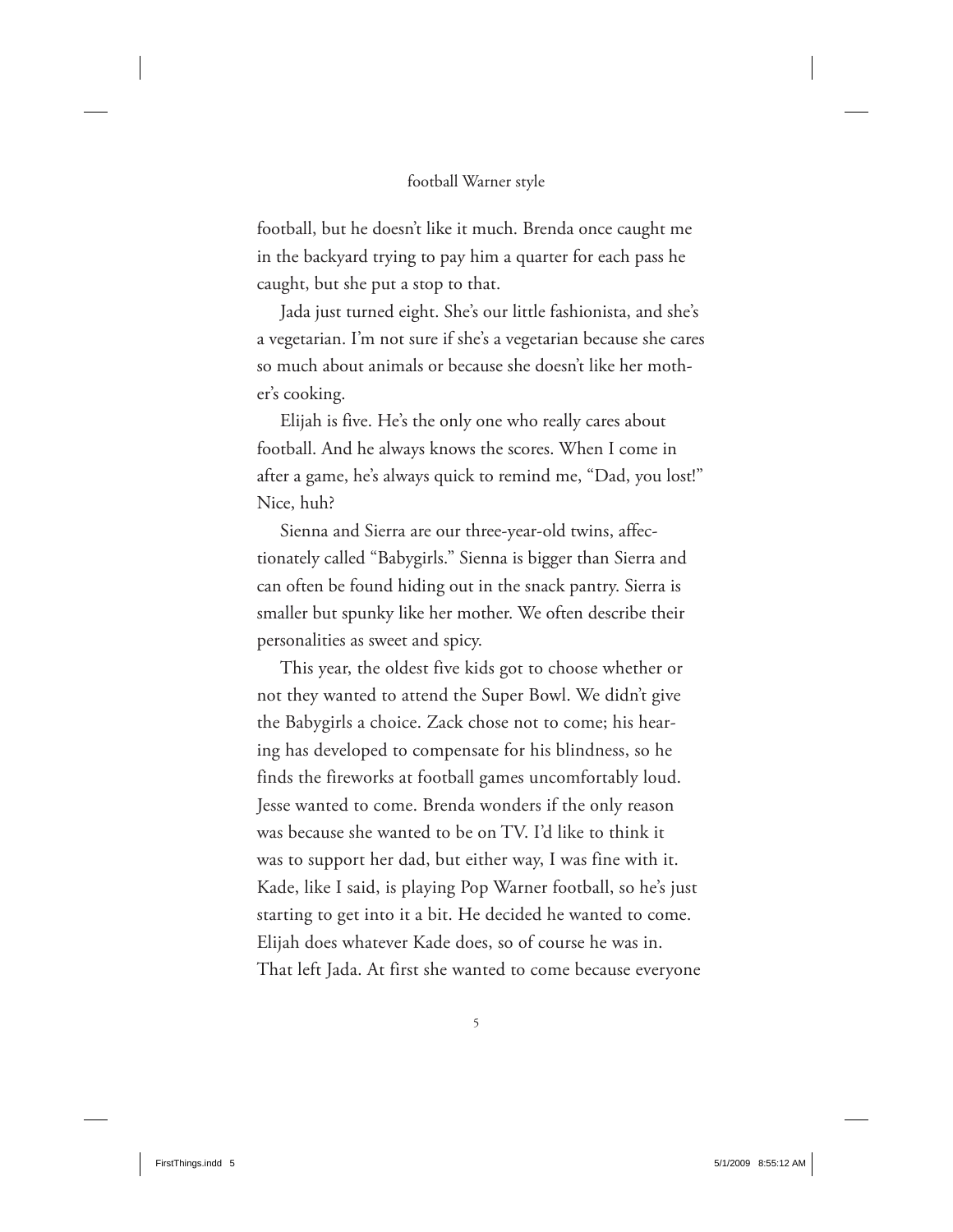else was going. Then she didn't want to waste a whole day watching football.

Sometimes when Brenda takes the kids to my games, they just fall asleep—which is good, because at least they're not bothering her while she's trying to watch the game. But this time, Brenda thought the kids should be there for the memories. She kept saying, "What if this is your last Super Bowl?" But I didn't want the kids to come to the game just because Dad was in the Super Bowl. I don't care if five years from now I have a picture of them in my arms with confetti falling around us. I don't even care if they remember I played football.

In the end, Jada decided to stay home.

Three days after the game, Jada seemed upset. "What's wrong, beautiful?" I asked.

"Dad," she said, "I *really* wanted to go to the Super Bowl."

That surprised me, because just days earlier she had said that going to the Super Bowl would be a waste of time. Had I missed something?

Brenda explained it to me later. "When Jada went back to school, all her friends mentioned how they saw her brothers and sister on TV, so now Jada wishes she had gone just so her friends would have seen *her* on TV too."

But here's the funny part: When the cameras showed my family, no one saw Kade because he was tucked inside his hoodie playing with his Nintendo DS rather than watching the game. Some of our friends watching the game on TV didn't even know that Kade had gone with us.

So that's football at the Warner house. Girls who want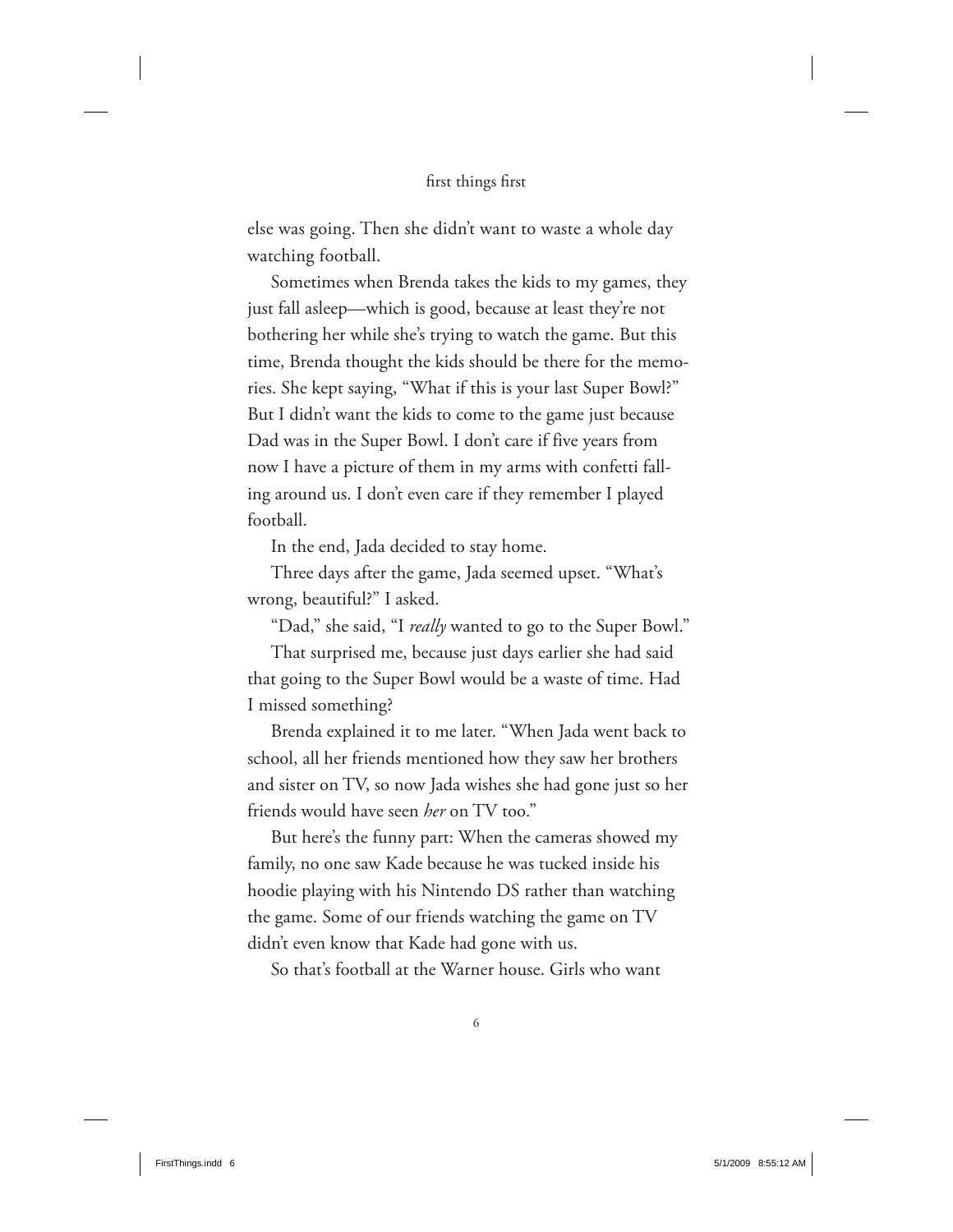to get on TV and boys who want to be left alone to play their DS.

# **{ BRENDA }**

At the Super Bowl we were all sitting in the same row. It was me, then Jesse, then Elijah, then Kade. The game was in the third quarter. *The third quarter*. You know, the one after the huge halftime extravaganza?

I heard Elijah say, "Momma, Momma."

He said it over and over and over, and finally I'm like, "*What*, Elijah?"

"Is this the Super Bowl or just a normal game?"

"It's the Super Bowl, Elijah. This is the third quarter."

I focused back on the game, but a couple minutes later I heard Elijah again.

"Jesse. Jesse. Jesse. What's an armadillo?"

"Mom, Elijah wants to know what an armadillo is."

Did I mention that it was the third quarter—*of the Super Bowl*? And all I'm getting is, "What's an armadillo?"

Prior to the game, all they could talk about was getting a puppy. They'd seen the news coverage when Barack Obama had promised his girls a puppy if he won the election. Our kids also wanted a dog, and they tried to talk Kurt into getting one. Kurt, of course, didn't want anything to do with it. So about halfway through the season, I said, innocently enough, "Well, how about Dad gets you a puppy if he wins the Super Bowl?" And the kids all started yelling, "Yeah, Daddy! Yeah, Daddy!" The little ones really know how to work it.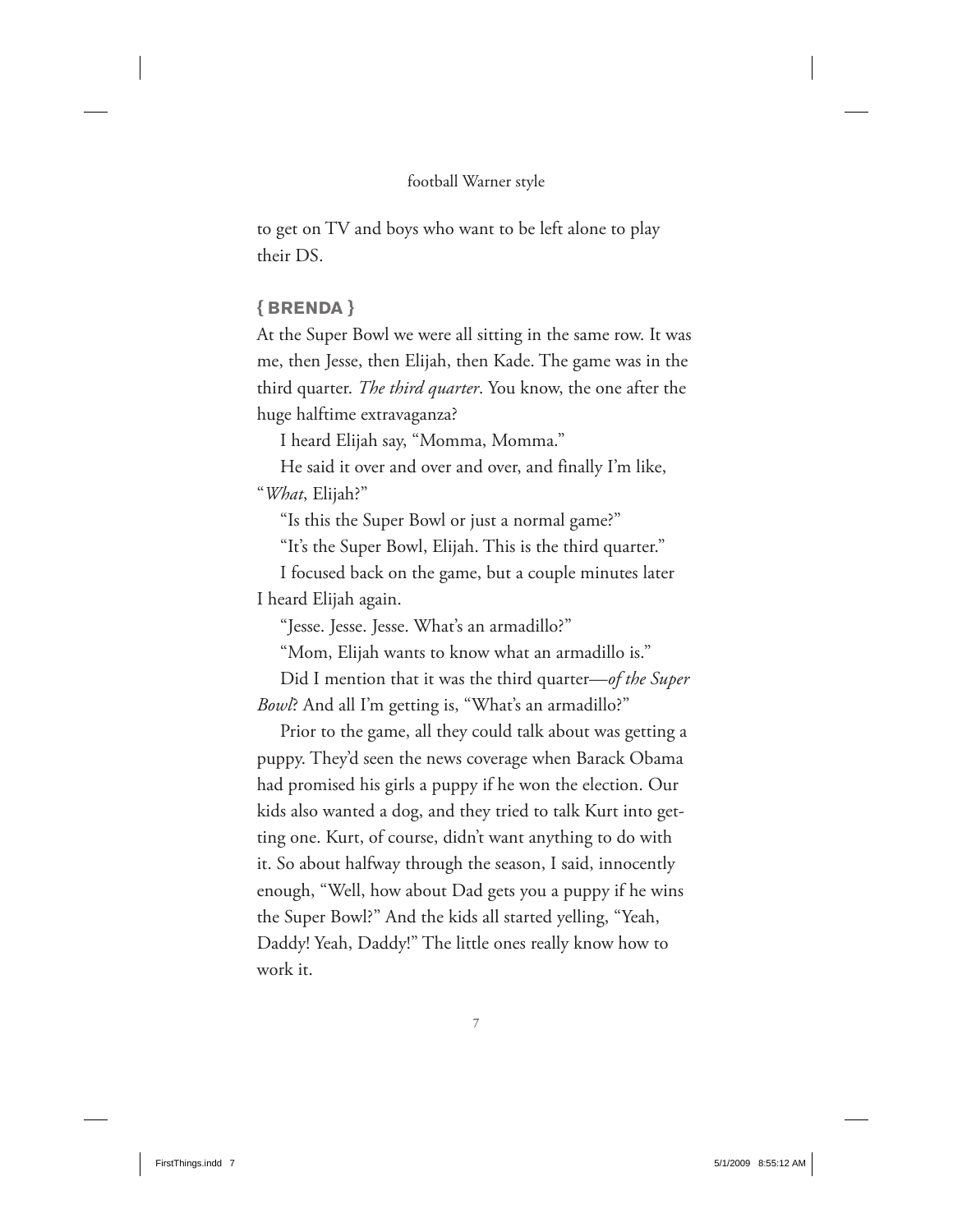So Kurt said, "I could *probably* agree to that, because we're not going to the Super Bowl." That's exactly what he said the emphasis was on the *probably*.

But somehow it became a pact. When the kids brought up the puppy topic, Kurt would say, "*If* we go . . . ," and the kids would say, "*When* you go . . . ," But Kurt wasn't worried, because at that point in the season, no one, including Kurt, thought the Cardinals would be in the Super Bowl.

Then the playoffs started.

The way I remember it happening is that a reporter asked Kurt, "Are your kids excited about the playoffs?"

He said, "No, not really. All they care about is that Mom promised them a puppy if we win the Super Bowl."

When I read that, I couldn't believe that Kurt had told the media. Then it became a big deal. At every game, people would ask Kurt, "You get a puppy yet?" or "Did you pick out your puppy?" We started getting leashes and dog dishes in the mail.

So when the Cardinals actually made it to the Super Bowl, the children's thoughts apparently had little to do with football and everything to do with animals—puppies and armadillos.

When the game ended, Kade started crying when he realized we had lost. Bawling. He's a gentle giant, and I assumed his heart was broken for Daddy.

Then Kurt ran over to our front-row seats. I didn't think he would. Usually, he only does that when he wins. He told me later that he knew the kids would be upset, and he wanted them to know he was okay.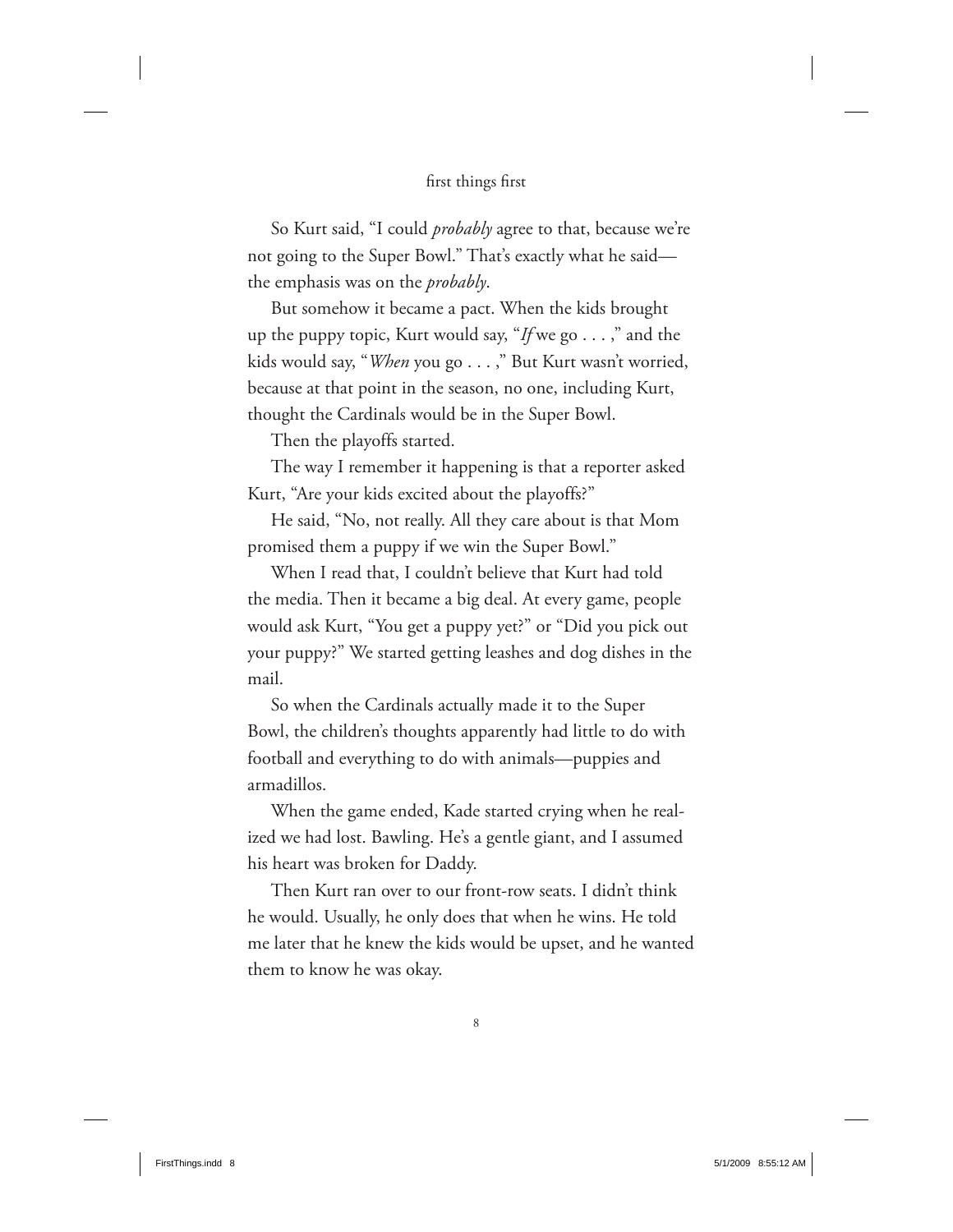So, as he was standing on the field, he said to Kade, "Hey, buddy."

Kade was still crying big crocodile tears.

Kurt said, "It's okay; it's going to be okay. It's just a game. I love you all, and I'll talk to you in a little while."

As we left the stadium, it was total chaos. We had to walk through a bunch of Steelers fans, and, of course, we were wearing red. People yelled stuff—"Go, Steelers!"—right into the kids' faces. When we finally got to our car, Kade had again pulled his hood over his head so no one could tell he was crying.

As we got into the car, Elijah started bawling too. Now, I know he doesn't understand the game, so I didn't know what he was crying about. But he kept crying and crying, until finally he calmed down just enough for me to talk to him.

"Elijah, what are you still crying about?"

He sniffled, his lip quivered, and then he finally got it out: "We're not getting a puppy. Daddy lost the Super Bowl!"

We laughed about it, but Elijah continued to cry.

I'm writing this a month after the Super Bowl. We still haven't gotten a puppy.

Kurt is holding out.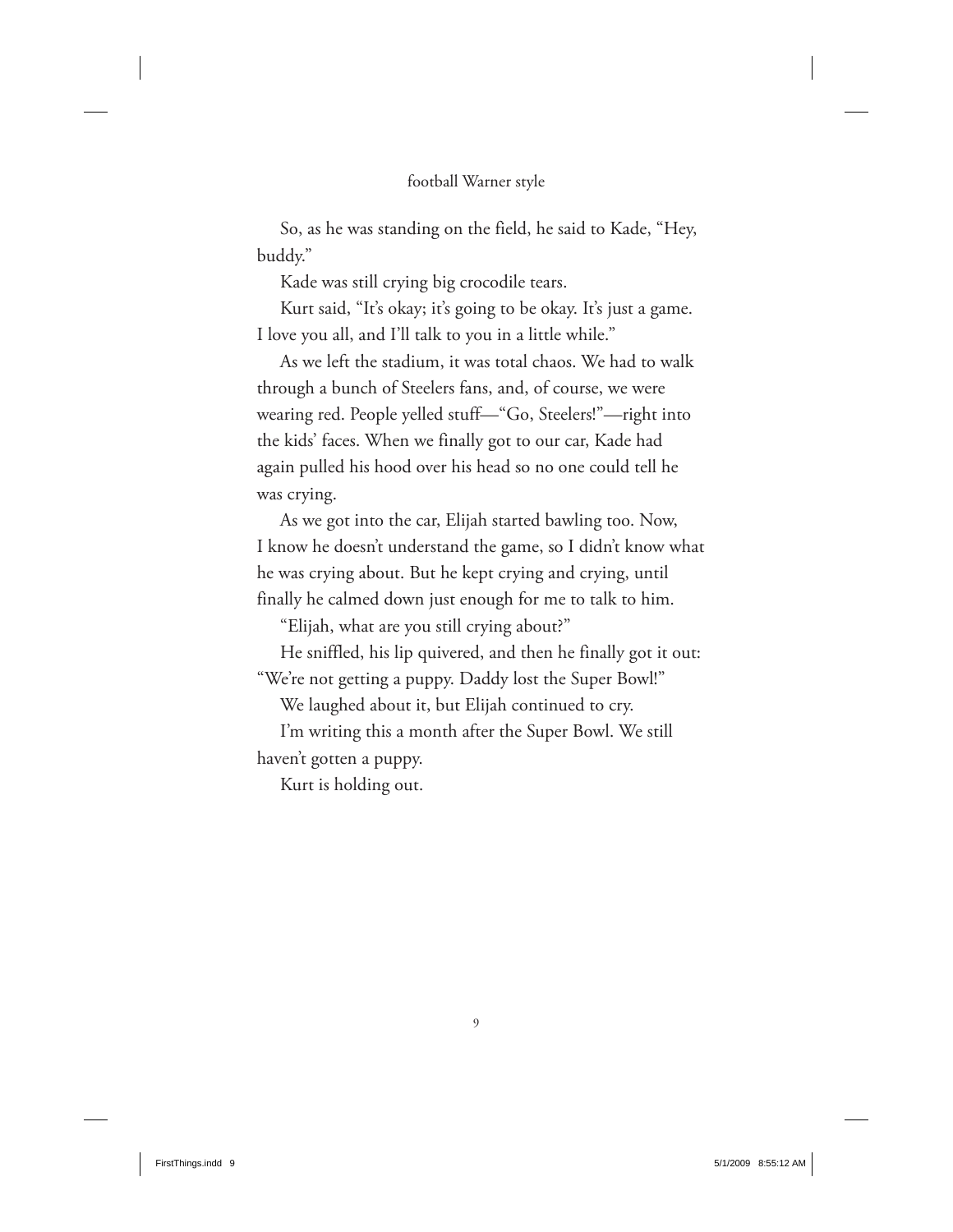#### ABOUT THE AUTHORS

**KURT AND BRENDA WARNER** met when she was a twenty-five-year-old, divorced mother of two, living on food stamps and working her way through nursing school, and he was a twenty-one-year-old backup quarterback at the University of Northern Iowa.

Brenda was certain that Kurt would be scared off by the news that she was a "package deal." Instead, he fell in love with her *and* her kids. On October 11, 1997, they got married. Shortly thereafter, Kurt adopted Brenda's kids, and over the past twelve years, they've added five more children to their family.

In 2001, the Warners established First Things First, a family foundation dedicated to promoting Christian values and positively affecting the lives of those less fortunate. Projects include Baskets of Hope, which delivers baskets of stuffed animals, toys, Bibles, and music to children with life-threatening diseases; Homes for the Holidays, which surprises single parent, first-time homeowners with complete furnishings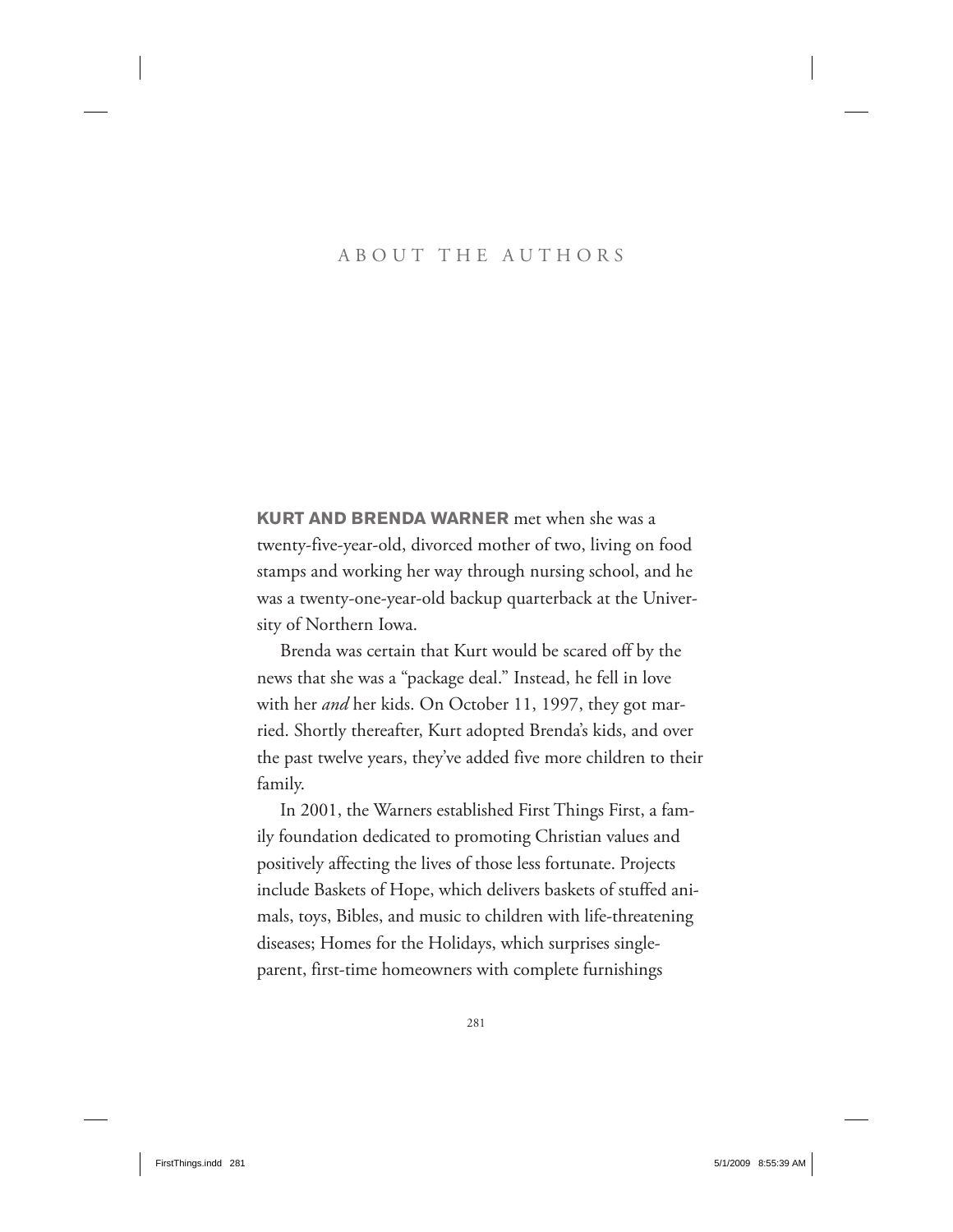for their new homes; and We're Going to Disney World, an annual trip to Walt Disney World for terminally ill children and their families.

Each of the First Things First projects grows out of Kurt and Brenda's own personal experiences and is centered on their life theme of putting faith and family first. To date, the Warners have initiated more than a dozen ongoing projects that affect the lives of people in communities in Arizona, Missouri, and Iowa.

Kurt and Brenda live near Phoenix, Arizona, with their seven children: Zack, Jesse, Kade, Jada, Elijah, Sienna, and Sierra.

**JENNIFER SCHUCHMANN** is an accomplished writer, trainer, and speaker noted for creative and practical approaches to business and spiritual topics. The author of *Six Prayers God Always Answers*, *Nine Ways God Always Speaks*, and *Your Unforgettable Life*, Jennifer has also written for *Today's Christian*, *The Christian Communicator*, and *Atlanta* magazine. Jennifer lives in Atlanta with her husband, David, and their son, Jordan.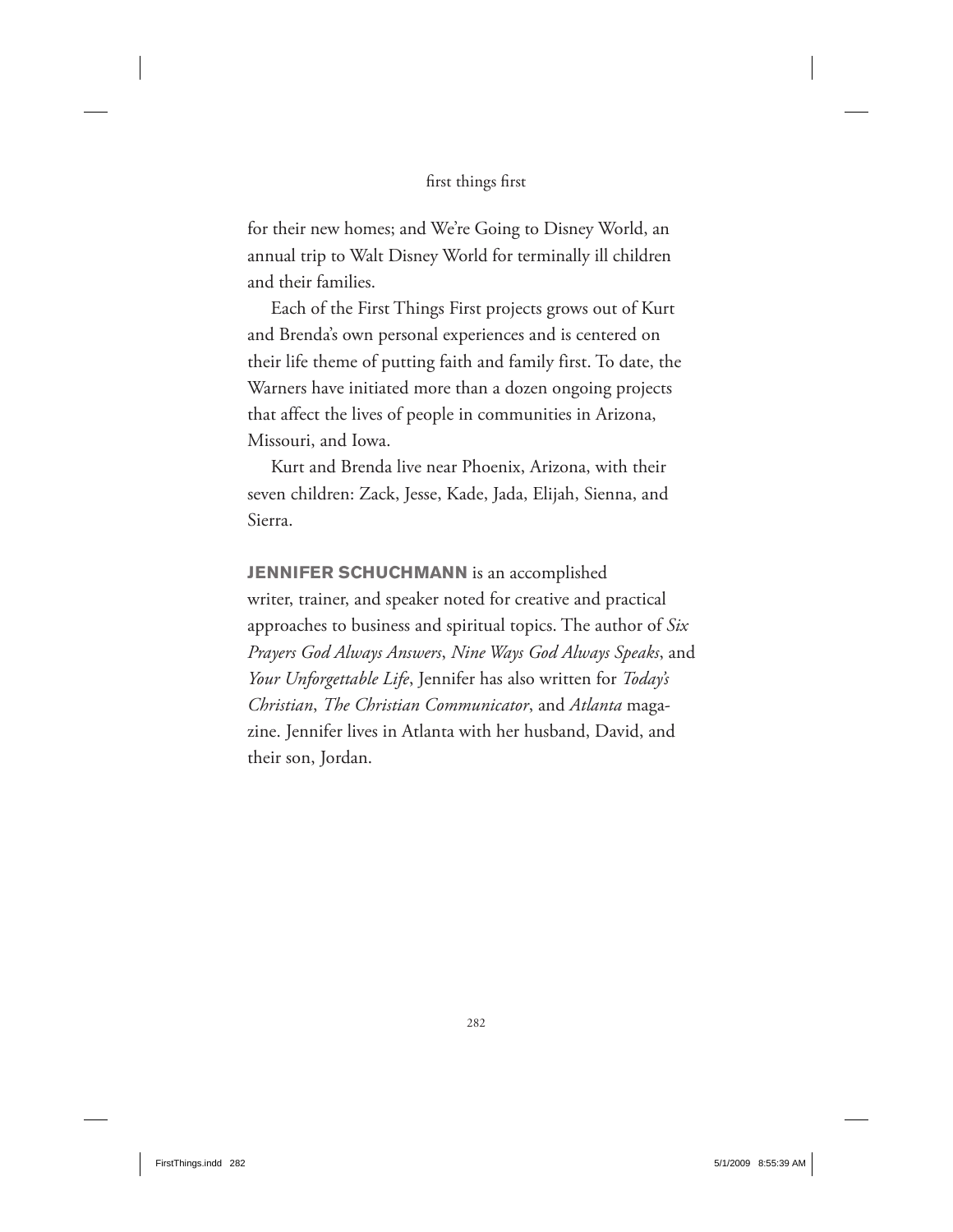### FIRST THINGS FIRST FOUNDATION

In 2001, Kurt and Brenda Warner established First Things First as a  $501(c)(3)$  public charity. The foundation's mission is to have an impact on people's lives by promoting Christian values, sharing experiences, and providing opportunities to encourage people that all things are possible when we seek to put "first things first." First Things First has actively initiated twelve ongoing projects that bless people in communities in Arizona, Missouri, Iowa, and beyond. Programs include trips to Walt Disney World for ill children, building recreation centers in children's hospitals, teaching the football basics to Special Olympics athletes, and rewarding single parents as they achieve their dreams of home ownership. Each program promotes the Warners' life theme of putting faith and family first.

These programs would not be possible without the support of our community and corporate teammates throughout the years, especially Aaron Rents, American Airlines, A-Mrazek Moving Systems, the Arizona Cardinals, Custom Cuts, Dream Factory, FedEx Office, For Those Without a